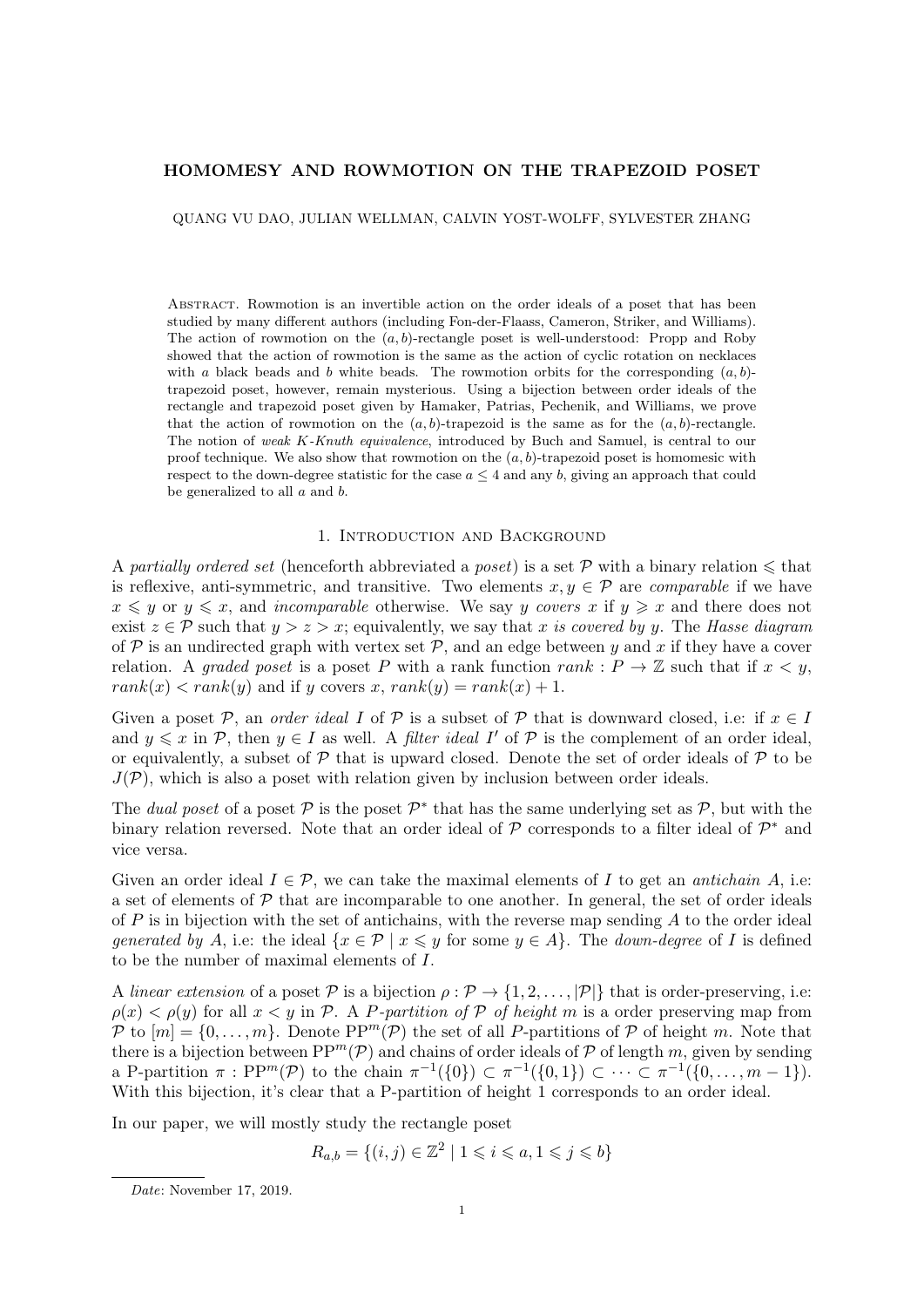

FIGURE 1.  $R_{a,b}$  and  $T_{a,b}$  for  $a=3, b=5$ 

and the trapezoid poset

$$
T_{a,a+b} = \{(i,j) \in \mathbb{Z}^2 \mid 1 \leqslant i \leqslant j \leqslant a+b-1\}
$$

with the relation  $(i, j) \leq (i', j') \iff i \leq i'$  and  $j \leq j'$ . It was shown in [\[Sta86\]](#page-19-0) that the number of P-partitions of height m is the same for the rectangle and trapezoid poset; in other words, we have:  $PP^{m}(R_{a,b}) = PP^{m}(T_{a,a+b})$  for all  $a, b, m$ . Such a pair  $(P,Q)$  of posets satisfying  $PP<sup>m</sup>(P) = PP<sup>m</sup>(Q)$  for all m is called a *doppelgänger pair*. It turns out that the rectangle and trapezoid poset (conjecturally) have a deeper connection than just being a doppelgänger pair; for a survey of these conjectures, see [\[Hop19\]](#page-18-0).

# 2. Rowmotion and Minuscule Doppelgängers

# 2.1. Rowmotion on order ideals and piecewise linear rowmotion.

**Definition 2.1.** Let P be a poset, and  $I \in J(\mathcal{P})$  an order ideal of P. Then the rowmotion of I, denoted row(I) is the order ideal generated by the minimal elements that are not in I, i.e.

$$
row(I) = \langle a \in \mathcal{P} : a \in min\{\mathcal{P} - I\}\rangle
$$

Rowmotion can be viewed as composition of 'toggles' of poset elements. For  $p \in \mathcal{P}$  and order ideal I, we denote  $\tau_p(I)$  as toggling p on I which is defined as follows:

$$
\tau_p(I) = \begin{cases} I \cup p & \text{if } p \notin I \text{ and } I \cup p \in J(\mathcal{P}), \\ I \setminus p & \text{if } p \in I \text{ and } I \setminus p \in J(\mathcal{P}), \\ I & \text{otherwise.} \end{cases}
$$

Then rowmotion is just performing toggles row by row from top to bottom.

**Proposition 2.2.** [\[PR15\]](#page-18-1)  $row(I) = \tau_{p_1} \circ \tau_{p_{n-1}} \circ \cdots \circ \tau_{p_n}(I)$  where  $\{p_1, \dots, p_n\}$  is a linear extension of the poset P.

Rowmotion is generalized by Eisenstein and Propp to a piecewise linear action on P-partitions (or equivalently, order polytopes), which toggles are refined by a tropical exchange relation:

$$
\tau(p) = \max\{a : a < p\} + \min\{b : b > p\} - p
$$

We can identify a rowmotion as a height 1 P-partition where elements in the ideal are labeled as 0 and 1 otherwise. Then the classical Rowmotion is equivalent to piecewise linear rowmotion on this P-partition, thus we do not distinguish the notation between classical and piecewise linear rowmotion.

2.2. Bijections between plane partitions of minuscule doppelgängers. In this section we describe the bijection  $\varphi$ , given in [\[HPPW18\]](#page-18-2), between P-partitions of the rectangle  $R_{a,b}$ and the trapezoid  $T_{a,a+b}$ . Note that this bijection applies to all minuscule doppelgängerpairs shown in Figure [3,](#page-3-0) but we will mostly focus on the case of the rectangle and trapezoid. The construction is based on  $k$ -jeu-de-taquin slides, which are a K-theoretic analogue of the usual jeu-de-taquin. The discussion below is an adaptation of [\[HPPW18,](#page-18-2) Section 6.2].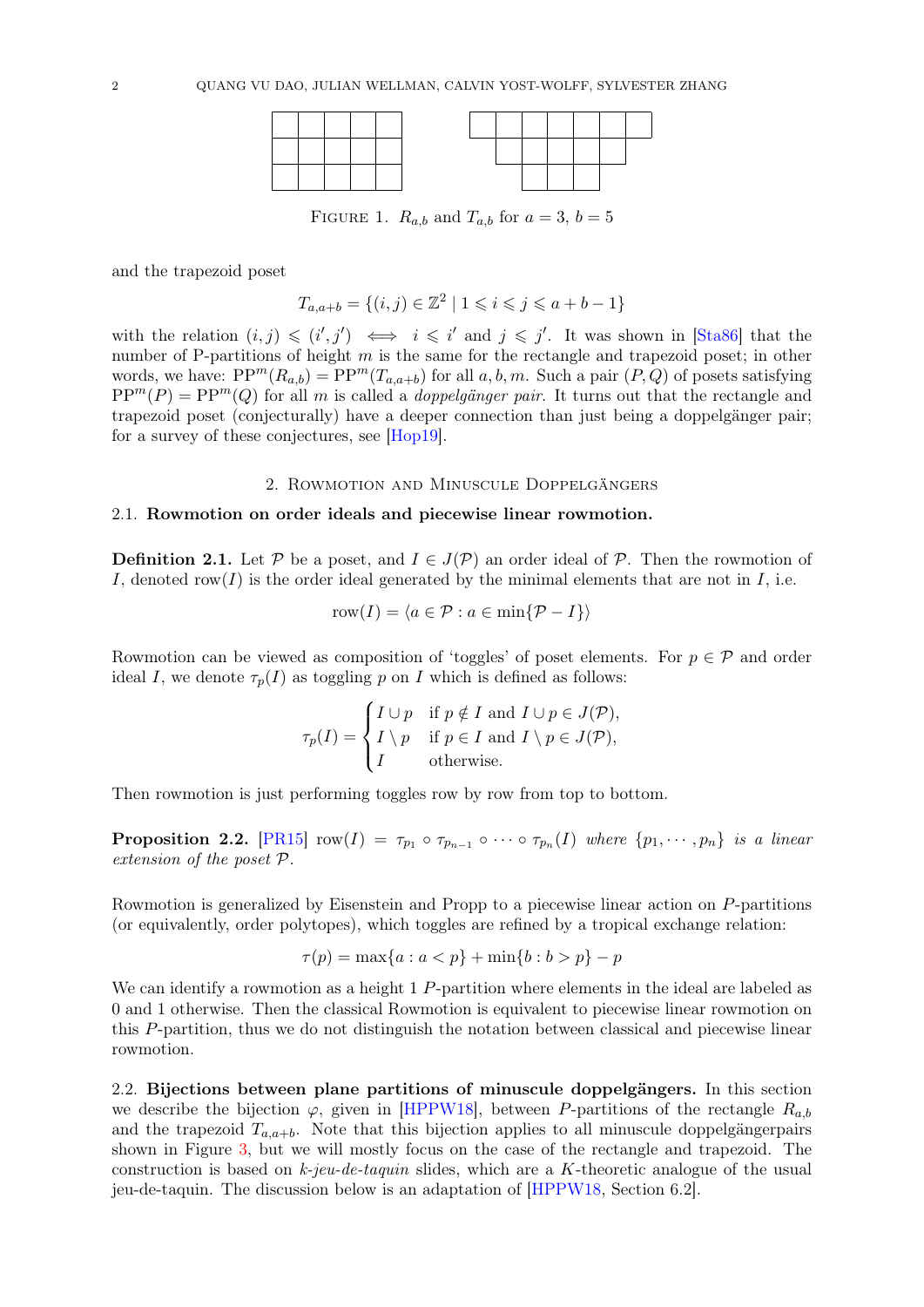**Definition 2.3.** An *increasing tableaux* of height  $\ell$  on a poset P is a function  $T : \mathcal{P} \to [\ell]$  such that whenever  $x < y$  in P, we have  $T(x) < T(y)$ . Denote the set of all increasing tableaux of height l to be  $IT^{[l]}(\mathcal{P})$ . We say that x covers (resp. is covered by)  $a \in \mathbb{N}$  in T if there exists  $y \in \mathcal{P}$  covered by (resp. covering) x with  $T(y) = a$ . Let  $C_T(x)$  denote the set of all a such that  $x$  either covers or is covered by  $a$  in  $T$ .

When  $P$  is a ranked poset with all maximal chains of the same length  $ht(P)$ , [\[DPS17,](#page-18-3) Theorem 4.1] shows that there is a bijection  $PP^{[h]}(\mathcal{P}) \simeq IT^{[h+\text{ht}(\mathcal{P})]}(\mathcal{P})$ . Since all of the miniscule Doppelgängers pairs are of this form, it suffices to find a bijection  $\varphi$  between increasing tableaux of such pairs. To define  $\varphi$ , we first need some preliminary definitions.

**Definition 2.4.** The *swap* of two numbers  $a, b$  in an increasing tableaux T is the function  $\operatorname{swap}_{a,b}(T)$  such that for all  $x \in P$ :

$$
swap_{a,b}(T)(x) = \begin{cases} a & \text{if } T(x) = b \text{ and } a \in C_T(x) \\ b & \text{if } T(x) = a \text{ and } b \in C_T(x) \\ T(x) & \text{else} \end{cases}
$$

After performing a swap, the resulting tableaux can be considered to still be increasing, but with the order of the numbers  $a$  and  $b$  switched. Next, we can describe K-jeu-de-taquin as a sequence of swaps, which turns a number a into the maximal number.

**Definition 2.5.** Suppose T is an increasing tableaux of height  $\ell$ . Then define the k-jeu-de-taquin *slide* of  $a \in \ell$  to be the tableaux

$$
jdt_a(T) := \left(\prod_{b=a+1}^{\ell} \text{swap}_{a,b}\right)(T).
$$

The resulting tableaux will still be increasing with the ordering that a is now the maximal value. Alternatively, we could make the tableaux increasing by replacing all instances of a with  $\ell$  and decrease all  $b \in [a+1, \ell]$  by one. However, unless stated otherwise, it is assumed that we don't relabel the entries.

We now define the bijection  $\varphi$  for the case of rectangle and trapezoid. For the other doppelgängers pairs, see [\[HPPW18\]](#page-18-2).

**Definition 2.6.** Given an increasing tableaux  $T \in IT^{[l]}(R_{a,b})$  of the rectangle, one obtains an increasing tableaux  $\varphi(T) \in IT^{[l]}(T_{a,b})$  as follows:

- (i) Create a larger poset  $\mathcal{P} = R_{a,b} \cup \{(i,j) \mid 0 \leq i \leq a-1, -a+1 \leq j \leq 0, i+j \leq a-1\}$ , and consider the tableaux  $T \cup \overline{U}$  on  $\mathcal P$  that is T on the part  $R_{a,b}$ , U is the minimal tableaux associated to the triangle shape, and  $\overline{U}$  is U with all entries having a bar on top. Order the entries so that  $\overline{1} < \overline{2} < \cdots < \overline{2a-3} < 1 < 2 < \cdots < l$ .
- (ii) Do K-jdt slide of  $\overline{i}$  for all  $i = 0, \ldots, 2a 3$ .
- (iii) Take the resulting increasing tableaux on the trapezoidal part  $T_{a,b}$  of P to be the result  $\varphi(T)$ .

See Figure [2](#page-3-1) for an example of  $\varphi$ . We are interested in how  $\varphi$  interacts with the action of rowmotion. In the case of order ideals, we will prove the following theorem.

<span id="page-2-0"></span>Theorem 2.7. For any of the minuscule doppelgängers pair

$$
(P,Q) \in \{ (R_{a,b}, T_{a,a+b}), (OG(6,12), H_3), (\mathbb{Q}^{2n}, I_2(2n)) \}
$$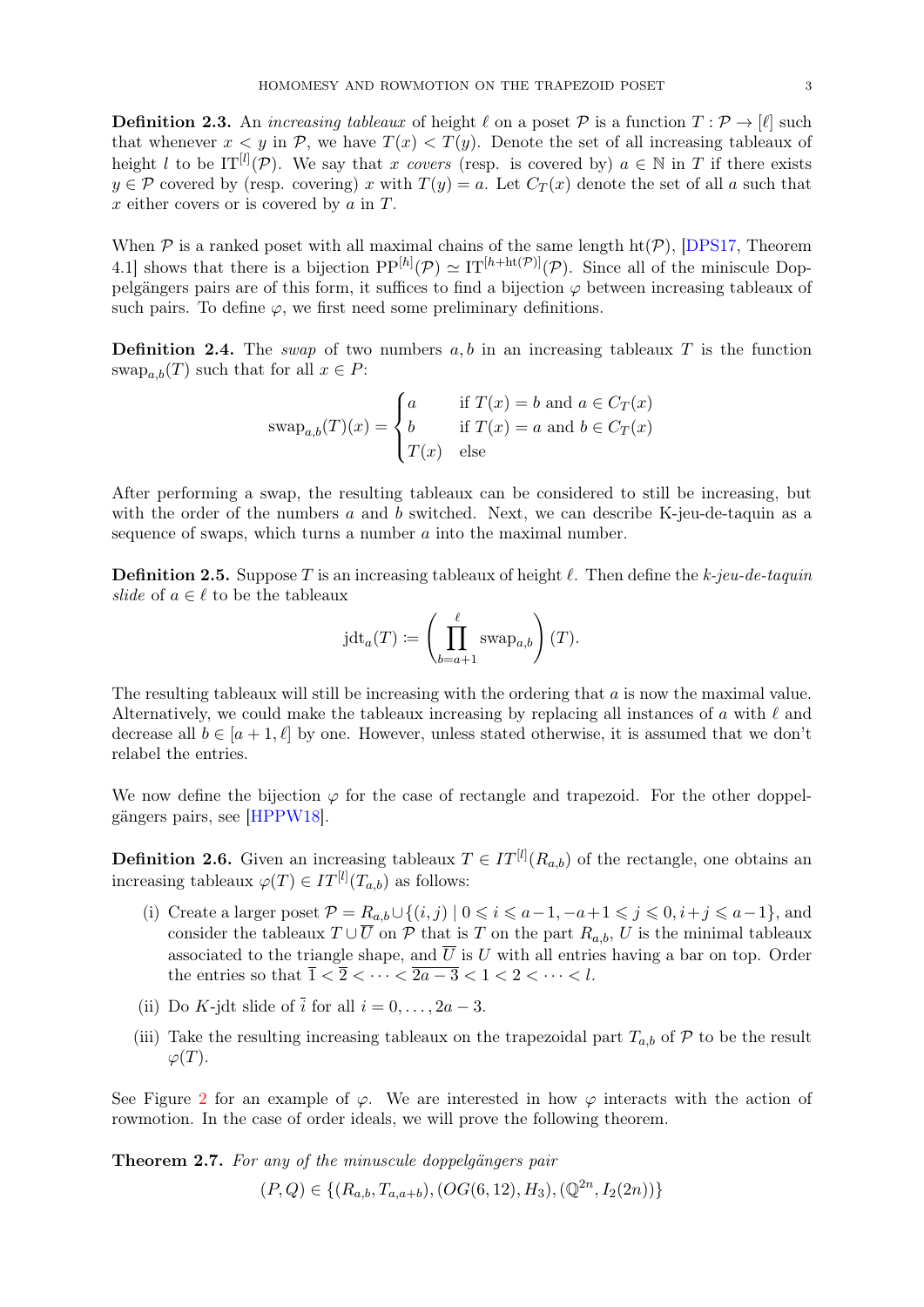<span id="page-3-1"></span>

<span id="page-3-0"></span>Label **Poset Name Hasse Diagram Hasse Diagram** Poset Name  $n-1$  $\Phi_{B_{k,n}}^+$  $(B)$  $\Lambda_{\mathsf{Gr}(k,n)}$  $\boldsymbol{k}$  $n-k$  $n-2k+$  $\Phi_{H_3}^+$  $(H)$  $\Lambda_{OG(6,12)}$  $2n \Phi^+_{I_2(2n)}$  $(I)$  $\Lambda_{\mathbb{O}^{2n}}$  $\overline{n}$ 

FIGURE 2. The map  $\varphi$  for an order ideal  $I \in J(T_{3,3})$ 

Figure 3. [\[HPPW18,](#page-18-2) Figure 1] Relevant miniscule Doppelgängers pairs

 $\varphi$  commutes with rowmotion on order ideals of the pair. In other words, we have a commutative diagram:

$$
J(P) \xrightarrow{\varphi} J(Q)
$$
  
\n
$$
\downarrow \text{row} \qquad \qquad \downarrow \text{row}
$$
  
\n
$$
J(P) \xrightarrow{\varphi} J(Q)
$$

Although Theorem [2.7](#page-2-0) considers three minuscule doppelgängers pairs, the only hard part comes from the case of the rectangle and trapezoid. In particular, we have the following:

<span id="page-3-2"></span>**Proposition 2.8.** Theorem [2.7](#page-2-0) is true for  $(P,Q) \in \{(R_{a,b}, T_{a,a+b}), (OG(6, 12), H_3), (\mathbb{Q}^{2n}, I_2(2n))\}$ for all n, and all  $a, b \leq 8$ .

*Proof.* The cases  $(R_{a,b}, T_{a,a+b})$  for  $a, b \leq 8$  and  $(OG(6, 12), H_3)$  are checked by computer. For the last case, note that each poset only has 2 rowmotion orbits, one of size  $2n-2$  and the other of size 2. It's easy to see that for  $I \in J(OG(6, 12))$  in orbit of size 2,  $\varphi(I)$  is also in orbit of size 2, hence rowmotion commutes with  $\varphi$  for such I. For any ideal I in the other rowmotion orbit of  $J(OG(6, 12))$ , I consists of all elements of  $J(OG(6, 12))$  of rank  $\leq m$  for some m. In this case, it can be seen that  $\varphi(I)$  is the set of elements of  $J(H_3)$  of rank  $\leq m$  for some m. Observe that for a graded poset P with all maximal elements of P having rank  $m + 1$ , and the ideal  $I \subseteq P$  consisting of all elements  $\leq m$ , the minimal elements of  $P \setminus I$  are the elements of rank  $m+1$  thus row(I) is either the ideal consisting of all elements of a poset P of rank  $\leq m+1$  or the empty ideal. Since  $OG(6, 12)$  and  $H_3$  both have the same maximal rank, we conclude that  $\varphi$  commutes with rowmotion on  $(OG(6, 12), H_3)$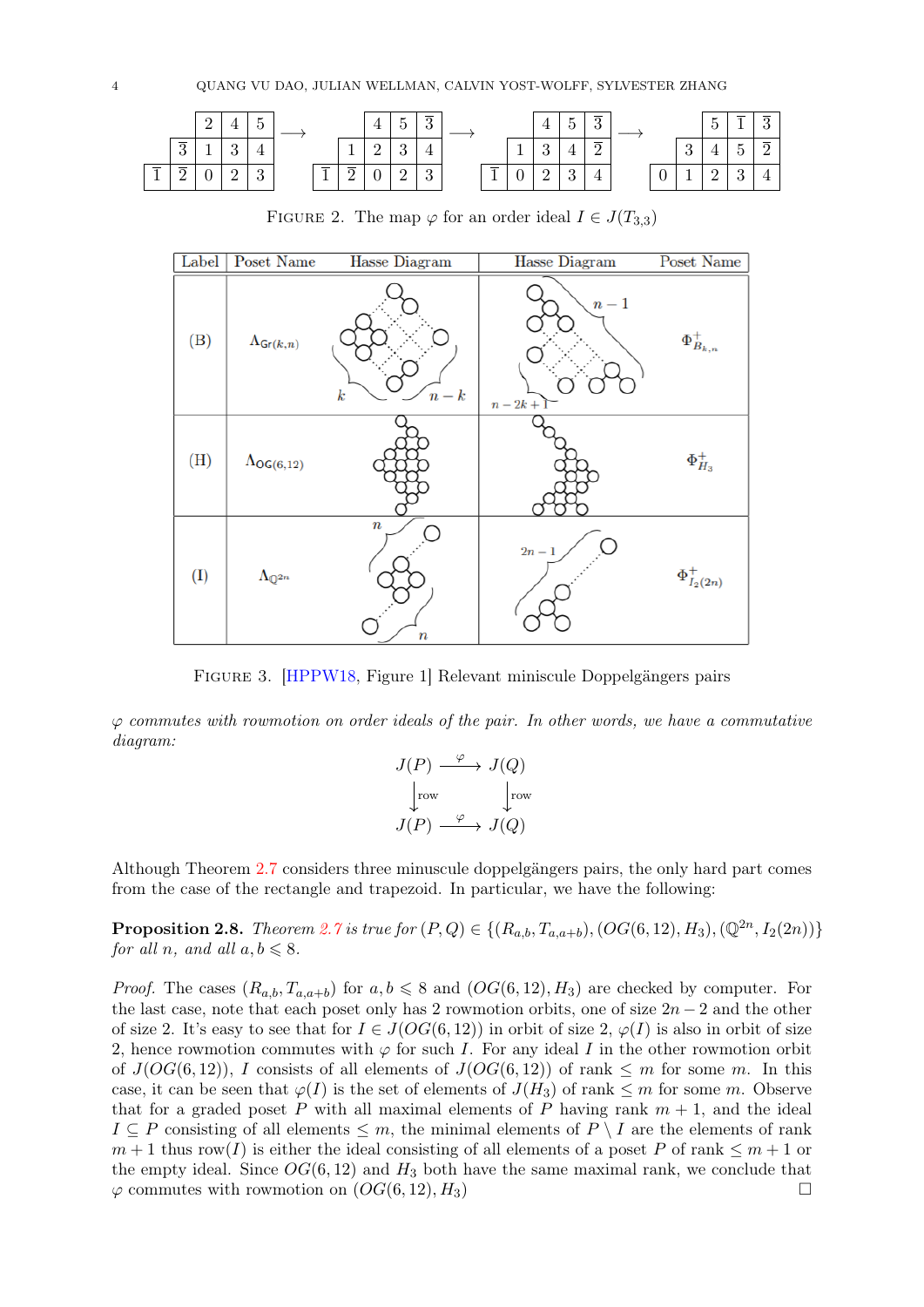## 3. K-jdt Equivalence of Shifted and Standard Tableaux

The connection between the bijection of [\[HPPW18\]](#page-18-2) and rowmotion is most apparent in their use of  $K$ -jdt slides. In this section, we will introduce some invariants of  $K$ -jdt and use these invariants to prove Theorem [2.7](#page-2-0) through considering rowmotion and  $\varphi$  is terms of K-jdt slides. Throughout this section tableaux are assumed to be strictly increasing.

3.1. K-jdt equivalence for tableaux of type A and B. While the swaps involved in the bijection  $\varphi$  of [\[HPPW18\]](#page-18-2) were performed between two integers, we could just as easily perform swap<sub>•b</sub> where we perform the swap with a set to a dummy variable "•". A K-jdt slide is then the process of performing the swaps

# $\dots$ swap<sub>•.2</sub> ◦ swap<sub>•.1</sub> ◦ swap<sub>•.0</sub>

for some tableaux where boxes are labeled either with nonnegative integers or with dots. We will be concerned with  $K$ -jdt on tableaux in two partially ordered sets. The first is tableaux in  $\mathbb{N}^2$  with order  $(a, b) \leq (c, d)$  when  $a \leq c, b \leq d$ . We will call a non-skew tableaux on this set a standard tableaux. A standard tableaux T's shape may be represented as a partition  $\lambda$ , with  $(i, j) \in T$  if and only if  $\lambda_j \geq i$ . A tableaux of skew or non-skew shape on this set we will call a tableaux of type A. The second is tableaux in  $\{(a,b)\in\mathbb{N}^2 | a\leq b\}$  with order  $(a,b)\leq (c,d)$  when  $a \leq c, b \leq d$ . We will call a non-skew tableaux on this set a *shifted tableaux*. A shifted tableaux T's shape may be represented as partitions  $\lambda$  with  $(i, j) \in T$  if and only if  $\lambda_j \geq i - j$ . A tableaux of skew or non-skew shape on this set we will call a tableaux of type B.

Two tableaux  $T, T'$  of type A or B are considered K-jdt equivalent if T can be reached from T' by a series of K-jdt slides on type A or B respectively. In particular, for a shifted tableaux  $T$ of shape  $\lambda = (n, n-2, n-4, \ldots n-2r)$ ,  $\varphi^{-1}(T)$  is K-jdt equivalent to T since  $\varphi$  can be written as a the composition of  $K$ -jdt slides. A useful consequence of the order that we perform the swaps, is that if we restrict two K-jdt equivalent tableaux  $T, T'$  to the same interval [a, b] (i.e. remove all boxes from T and T' that are not in the interval  $[a, b]$ , then the same K-jdt slides which change T into T' restricted to the swaps within the interval  $[a, b]$  will change  $T|_{[a, b]}$  into  $T'|_{[a,b]}$ . Specifically,

<span id="page-4-0"></span>**Lemma 3.1** (Lemma 3.3 [\[BS16\]](#page-18-4)). If T and T' are K-jdt equivalent, then  $T|_{[a,b]}$  and  $T'|_{[a,b]}$  are K-jdt equivalent.

In [\[BS16\]](#page-18-4), Buch and Samuel show K-jdt equivalence for type A and type B tableaux can be described by K-Knuth and weak K-Knuth equivalent relations of reading words respectively.

**Definition 3.2.** The row reading word of a tableau  $T$  of type A or B is the reading word obtained by reading the rows of T from smallest element in the row to largest, starting with the largest row (under the increasing relations on boxes in the same column).

Example 3.3.



**Theorem 3.4** (Theorem 6.2 [\[BS16\]](#page-18-4)). Tableaux T, T' of type A are K-jdt equivalent if and only if their row words are  $K$ -Knuth equivalent, where  $K$ -Knuth equivalence is the symmetric transitive closure of the following basic equivalences: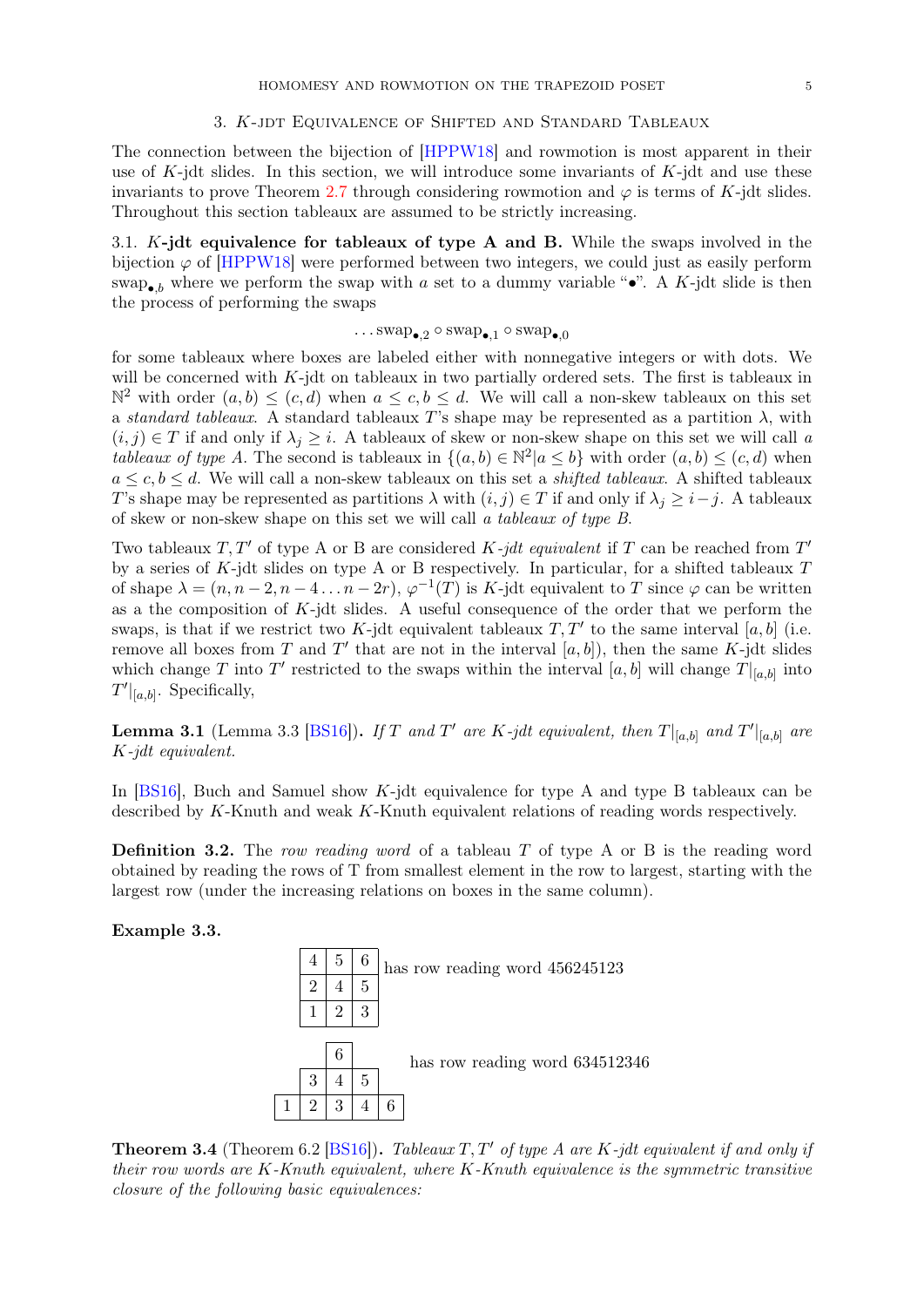- $\circ$  uaav  $\equiv u$  for integers a and words u, v
- $\circ$  uabav  $\equiv$  ubabv for integers a, b and words u, v
- uabcv ≡ uacbv for integers b < a < c and words u, v
- $\circ$  uabcv  $\equiv$  ubacv for integers  $a < c < b$  and words  $u, v$

**Theorem 3.5** (Theorem 7.8 [\[BS16\]](#page-18-4)). Tableaux  $T, T'$  of type B are K-jdt equivalent if and only if their row words are weakly  $K-Knuth$  equivalent, where weak  $K-Knuth$  equivalence is the symmetric transitive closure of the basic equivalences of  $K-Knuth$  equivalence and the basic equivalence

 $\circ$  abv  $\equiv$  bav for integers a, b and word v.

The reader may notice weak K-Knuth and K-Knuth equivalence are similar and believe that  $K$ -jdt equivalences of type A and type B are related. This is indeed true, though perhaps to less of an extent than one might believe. For a tableaux  $T$  of type B, we may construct a tableaux of type A by reflecting B across the diagonal. Concretely, we define  $T^2$  to be the tableaux of type A where the entry in the  $(i, j)$  box of  $T^2$  is the entry in the  $(i, j)$  box of T if  $i \leq j$  and the entry in the box of  $(i, i)$  in T otherwise.

<span id="page-5-1"></span>**Proposition 3.6** (Proposition 7.1 [\[BS16\]](#page-18-4)). If T and T' are K-jdt equivalent tableaux of type B, then  $T^2$  and  $T'^2$  are K-jdt equivalent tableaux of type A.

3.2. Hecke permutations. While weak K-Knuth and K-Knuth equivlance of row reading words completely describe K-jdt equivalence, these equivalences can be difficult to work with. Buch and Samuel [\[BS16\]](#page-18-4) introduce a simpler yet cruder invariant of K-jdt on tableaux of type A and use this invariant to prove minimal tableaux are unique rectification targets (the reader is not expected to know what minimal tableaux or unique rectification targets are. The authors have not dove into unique rectification although an interesting project might be to see if the techniques we use in the next section would be useful for classifying some unique rectification targets). This invariant is the Hecke permutation. The Hecke product of a permutation u and a simple transposition  $s_i = (i, i + 1)$  is denoted  $u \cdot s$  with

$$
u \cdot s_i = \begin{cases} u & \text{if } u(i) > u(i+1) \\ us_i & \text{if } u(i) < u(i+1) \end{cases}
$$

**Definition 3.7** ([\[BS16\]](#page-18-4)). The Hecke permutation of a tableaux T with reading word  $u =$  $a_1a_2a_3\ldots a_k$ , is the Hecke product

$$
s_{a_k} \cdot (s_{a_{k-1}} \cdot (s_{a_{k-2}} \dots (s_2 \cdot s_1) \dots))
$$

which is a permutation on  $max(a_1, a_2, \ldots, a_k) + 1$  elements. We will denote this permutation by  $w(T)$  or  $w(u)$ .

The equivalence relation between tableaux's row reading words based on their Hecke permutations is a weakening of the K-Knuth equivalence relations such that if  $u$  and  $u'$  are K-Knuth equivalent, then  $w(u) = w(u')$  (Buch and Samuel don't cite anybody for this... should find who originally did it/what to cite). In particular this implies

<span id="page-5-0"></span>**Corollary 3.8.** (Corollary 6.5 [\[BS16\]](#page-18-4)) The Hecke permutation of a tableaux of type A is invariant under K-jdt slides.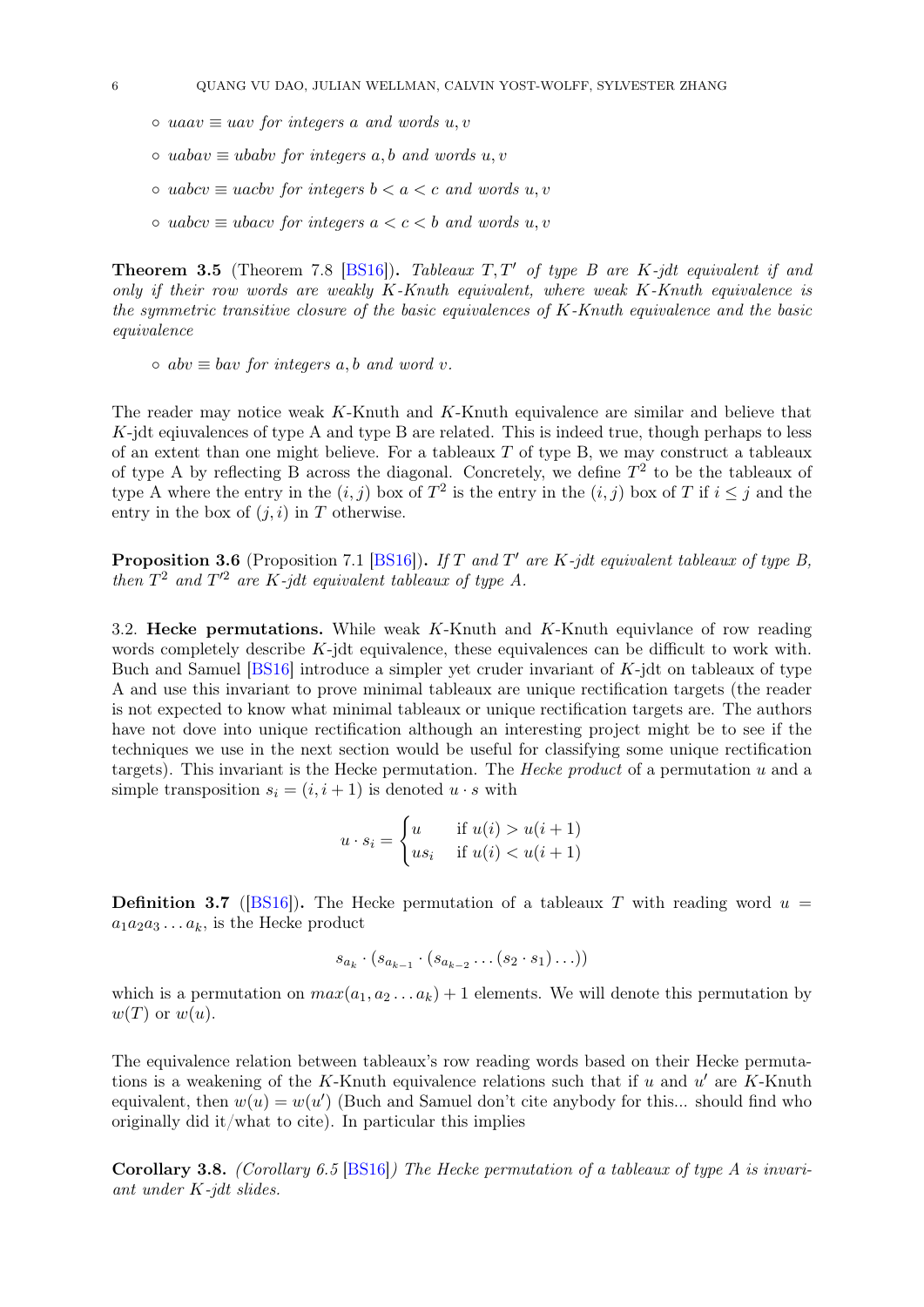3.3. Almost minimal tableaux and the minimal ideal of a tableaux. In section 2, we defined a bijection between plane partitions of height  $m$  and increasing tableaux of a certain height for ranked posets where all maximal chains have the same length. Given this bijection, it is natural to consider an order ideal as a specific case of an increasing tableaux.

**Definition 3.9.** An *almost minimal tableaux* is an increasing tableaux  $T$  such that for any square s,  $T[s]$  –  $rank(s) \in \{0, 1\}$ . Equivalently,  $T - rank$  is an order ideal.

There is a clear bijection between almost minimal tableaux and order ideals from adding and subtracting rank. Although our proof of Theorem [2.7](#page-2-0) will only involve almost minimal tableaux, our main theorem in this subsection will be more general and we will need more general notation:

**Definition 3.10.** Given an increasing tableaux T of shape  $\lambda/\mu$ , its minimal ideal is the set of squares s such that  $T[s] - rank(s) = 0$ . This set is downward closed and thus an order ideal of  $\lambda/\mu$ . For convenience will denote the *minimal ideal* of T by I<sub>0</sub> and the minimal ideal of T' by  $I'_0.$ 

Our results in this section will come from analyzing the Hecke permutation of standard tableaux. We will specifically be interested in finding where elements i occur in the Hecke permutation formed from the row reading word of a tableaux.

<span id="page-6-3"></span>**Proposition 3.11.** Let T be a tableaux and  $\overline{T_r}$  be the tableaux T without the first r rows, then for any i,  $w(T)^{-1}(i) \ge w(\overline{T_r})^{-1}(i) - r$ .

*Proof.* Let  $m = w(\overline{T_r})^{-1}(i)$ . Each time we compute the Hecke product of w with a transposition  $s_i$ , only the *i*-th and  $(i + 1)$ -th entries of w is changed. Since each row of T is increasing, m decreases by at most one, namely, when we compute Hecke product with  $s_{m-1}$  if  $m-1$  is in the rth row. Thus

$$
w(\overline{T_{r-1}})^{-1}(i) \ge w(\overline{T_r})^{-1}(i) - 1.
$$

The proposition now follows by induction.  $\Box$ 

In the following lemma  $row(i)$  denotes the *i*th row of the tableaux T. This is the only place where we use row in such a way. Elsewhere, row refers to the action of rowmotion.

<span id="page-6-4"></span>**Lemma 3.12.** Let  $I_0$  be minimal ideal of a standard (non-skew, non-shifted) tableaux  $T$ .

*i)* If 
$$
|row(i) \cap I_0| < |row(i-1) \cap I_0|
$$
, then  $w(T)^{-1}(i) = |row(i) \cap I_0| + 1$   
*ii)* If  $|row(i) \cap I_0| = |row(i-1) \cap I_0|$ , then  $w(T)^{-1}(i) > |row(i) \cap I_0| + 1$ 

*Proof.* For each row r with  $|row(r) \cap I_0| > 0$ , the first element in the row is the first appearance of r in the row reading word of T. Using this, it is easy to check that the  $|row(r) \cap I_0|$  part of the reading word in  $w(T_{r-1})$  simply moves the element r. This yields

<span id="page-6-0"></span>(1) 
$$
w(\overline{T_{r-1}})^{-1}(r) = |row(r) \cap I_0| + r.
$$

and for any integer  $a$ , if

<span id="page-6-1"></span>(2) 
$$
r < w(\overline{T_r})^{-1}(a) \le |row(r) \cap I_0| + r,
$$

then

<span id="page-6-2"></span>(3) 
$$
w(\overline{T_{r-1}})^{-1}(a) = |row(r) \cap I_0| - 1.
$$

(i) We will prove by induction that for all  $j \leq i$ 

$$
w(\overline{T_j})^{-1}(i) = |row(i) \cap I_0| + j.
$$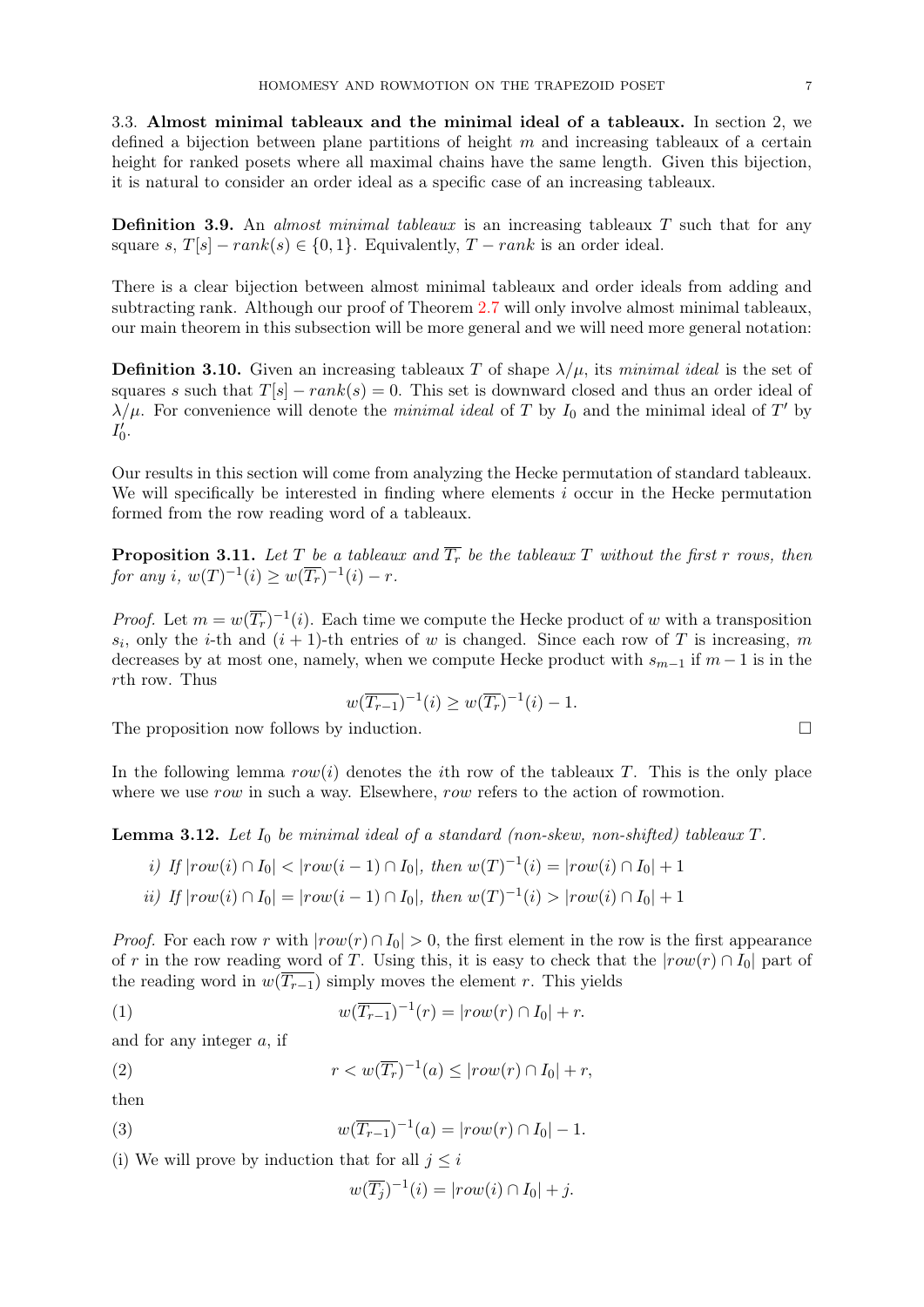This will be enough to prove (i). The base case follows from equation [1.](#page-6-0) For the inductive step, suppose for  $j \leq i$ 

$$
w(\overline{T_j})^{-1}(i) = |row(i) \cap I_0| + j.
$$

Notice since  $I_0$  is an ideal,

$$
j-1 < |row(i) \cap I_0| + j \le |row(i-1) \cap I_0| + j - 1 \le |row(j-1) \cap I_0| + j - 1
$$

Thus our argument around equations [2](#page-6-1) and [3](#page-6-2) finish our inductive step. (ii)By equation [1,](#page-6-0)

$$
w(\overline{T_{i-1}})^{-1}(i) = |row(i) \cap I_0| + i.
$$

Also by equation [1,](#page-6-0) for all  $j < i$ ,

$$
w(\overline{T_{i-2}})^{-1}(j) < w(\overline{T_{i-1}})^{-1}(i).
$$

Thus

$$
w(\overline{T_{i-2}})^{-1}(i) \ge w(\overline{T_{i-1}})^{-1}(i),
$$

and by proposition [3.11,](#page-6-3) we conclude

$$
w(T)^{-1}(i) \ge |row(i) \cap I_0| + 2
$$

<span id="page-7-0"></span>**Theorem 3.13.** Let  $T$  and  $T'$  be  $K$ -jdt equivalent standard (non-skew, non-shifted) tableaux with minimal ideals  $I_0$  and  $I'_0$ . Then  $I_0 = I'_0$ .

*Proof.* Suppose that  $I_0 \neq I'_0$ . Let r be the first row where  $I_0$  and  $I'_0$  differ, then Lemma [3.12](#page-6-4) implies that

$$
w^{-1}(T)(r) \neq w^{-1}(T')(r).
$$

Therefore the Hecke permutations of  $T$  and  $T'$  differ. Since by corollary [3.8,](#page-5-0) Hecke permutations are invariant under k-jdt slides for tableaux of type A, T and T' are not k-jdt equivalent.  $\square$ 

Since almost minimal tableaux  $T$  are completely described by their shape and their set of squares such that  $T - rank = 0$ , we conclude:

Corollary 3.14. For a straight tableaux of shape  $\lambda$ , all almost-minimal tableaux of shape  $\lambda$  are in separate K-Knuth equivalence classes.

To extend this result to result to shifted tableaux, we will use the connection  $K$ -jdt of tableaux T of type B and K-jdt of tableaux  $T^2$  of type A. Notice in a standard tableaux,  $rank(i, j)$ rank $(j, i)$ . It follows for a shifted (non-skew) tableaux T, for any square  $s = (i, j) \in T^2$ ,  $T^2[s] - rank(s) = T^2[(j,i)] - rank(j,i)$ . Thus T is almost minimal if and only if  $T^2$  is almost minimal. Our above corollary combined with this observation and proposition [3.6](#page-5-1) shows that:

Corollary 3.15. For a shifted tableaux of shape  $\lambda$ , all almost-minimal tableaux of shape  $\lambda$  are in separate weak K-Knuth equivalence classes.

Our last ingredient we will need to prove that the bijection of [\[HPPW18\]](#page-18-2) commutes with rowmotion on ordered ideals is the following corollary:

<span id="page-7-1"></span>Corollary 3.16. Let  $T, T'$  be two almost minimal tableaux of the same shape of type A or B with maximal rank r. Then  $T|_{[1,r]}$  is k-jdt equivalent to  $T'|_{[1,r]}$  if and only if  $T = T'$ .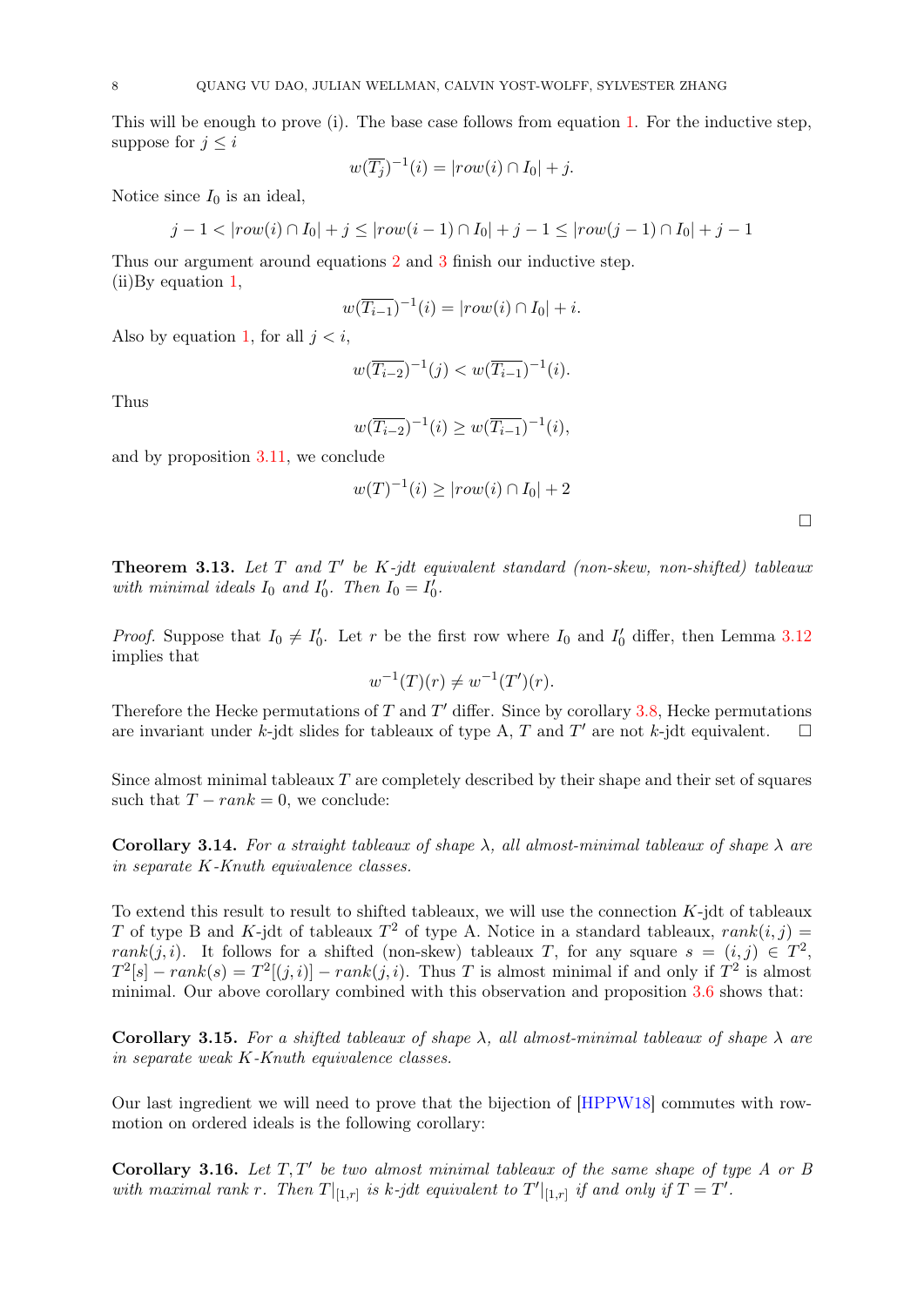*Proof.* ( $\Leftarrow$ ) If  $T = T'$ , then  $T|_{[1,r]} = T'|_{[1,r]}$  by lemma [3.1.](#page-4-0)

(⇒) Suppose  $T|_{[1,r]}$  is k-jdt equivalent to  $T'|_{[1,r]}$ . For type B, by proposition [3.6,](#page-5-1)  $(T|_{[1,r]})^2$  =  $T^2|_{[1,r]}$  is k-jdt equivalent to  $(T'|_{[1,r]})^2 = T'^2|_{[1,r]}$ . Define tableaux S, S' of type A, where  $S =$  $T, S' = T'$  for  $T, T'$  of type A and  $S = T^2, S' = T'^2$  for  $T, T'$  of type B. Let  $I_0$  be the minimal ideal of S and  $I'_0$  the minimal ideal of S'. Notice that  $I_0, I'_0$  are also the minimal ideals of  $S|_{[1,r]}$  and  $S'|_{[1,r]}$ , respectively. Then Theorem [3.13](#page-7-0) implies that  $I_0 = I'_0$ . Since almost minimal tableaux are completely determined by their shape and their ideal,  $S = S'$  (they have the same shape and the same ideal), and therefore  $T = T'$ .

3.4. Rowmotion and  $\varphi$  in terms of K-jdt. We may consider the bijection  $\varphi$  of [\[HPPW18\]](#page-18-2) from section 2.2 as a bijection between increasing tableaux of the rectangle and trapezoid shape. Then  $\varphi$  descends to a bijection between almost minimal tableaux of the rectangle and trapezoid. Because  $\varphi$  is composed of K-jdt

<span id="page-8-0"></span>**Lemma 3.17.** For a rectangle shape  $\lambda$ , all almost minimal tableaux of shape  $\lambda$  are in separate weak K-Knuth equivalence classes.  $\varphi$  acting on order ideals can be described as matching each almost minimal tableaux of the rectangle with its unique weak K-Knuth equivalent almost minimal tableaux of the trapezoid.

To progress to proving Theorem [2.7,](#page-2-0) we would now like to consider how rowmotion affects  $K$ -jdt equivalence. To do this we will describe rowmotion as a composition of  $K$ -jdt slides. This is done in [\[DPS17\]](#page-18-3) under the name K-promotion.

**Definition 3.18.** For a straight or shifted tableaux  $T$  with all maximal elements of the same rank r (for rectangle and trapezoid,  $r = a + b$ ), the K-promotion of T is defined as follows.

- 1) Turn the tableau into a skew tableau by replacing the minimal entry 1 by a dot then subtract 1 from all other entries.
- 2) Turn the skew tableau into a straight shape by performing  $K$ -rectification, i.e. send

 $T \to (\Pi_{i=1}^r \text{swap}_{\bullet,i})$ .

3) Adding element  $r + 1$  to the resulting tableau, so that the shape of tableau is preserved.

In the case where there does not exist a 1 in the tableaux,  $K$ -promotion simply decrements each entry by 1.

**Lemma 3.19** (theorem 3.8 in  $[DSV19]$  does this up to showing K-bender knuth swaps correspond to inverse rowmotion, perhaps this is in the literature? Otherwise we will write out that step/that it follows closely from definitions).  $K$ -promotion on almost minimal tableaux is equal to the inverse of rowmotion on the corresponding order ideals.

| 4              | 5              | 6            | remove 1 | 3            | 4 | 5              | $K$ -rectify | 4 | $\overline{5}$ | $\bullet$      | add maximum   | 4 | 5 |    |
|----------------|----------------|--------------|----------|--------------|---|----------------|--------------|---|----------------|----------------|---------------|---|---|----|
| $\Omega$<br>∠  | $\overline{4}$ | $\mathbf{a}$ |          |              | 3 | $\overline{4}$ |              | 3 | 4              | $\overline{5}$ |               | 3 | 4 | h  |
|                | $\Omega$<br>∠  | 3            |          |              |   | $\Omega$<br>∠  |              |   | റ              | 4              |               |   | റ |    |
|                |                |              |          |              |   |                |              |   |                |                |               |   |   |    |
| $\overline{4}$ | $\ddot{c}$     | 6            | add rank | $\mathbf{I}$ |   |                | Rowmotion    |   |                |                | subtract rank | 4 | 5 |    |
| $\overline{2}$ | 4              | 5            |          | O            |   |                |              |   |                |                |               | 3 | 4 | h, |
|                |                |              |          |              |   |                |              |   |                |                |               |   |   |    |

Example 3.20 (Inverse rowmotion as K-promotion).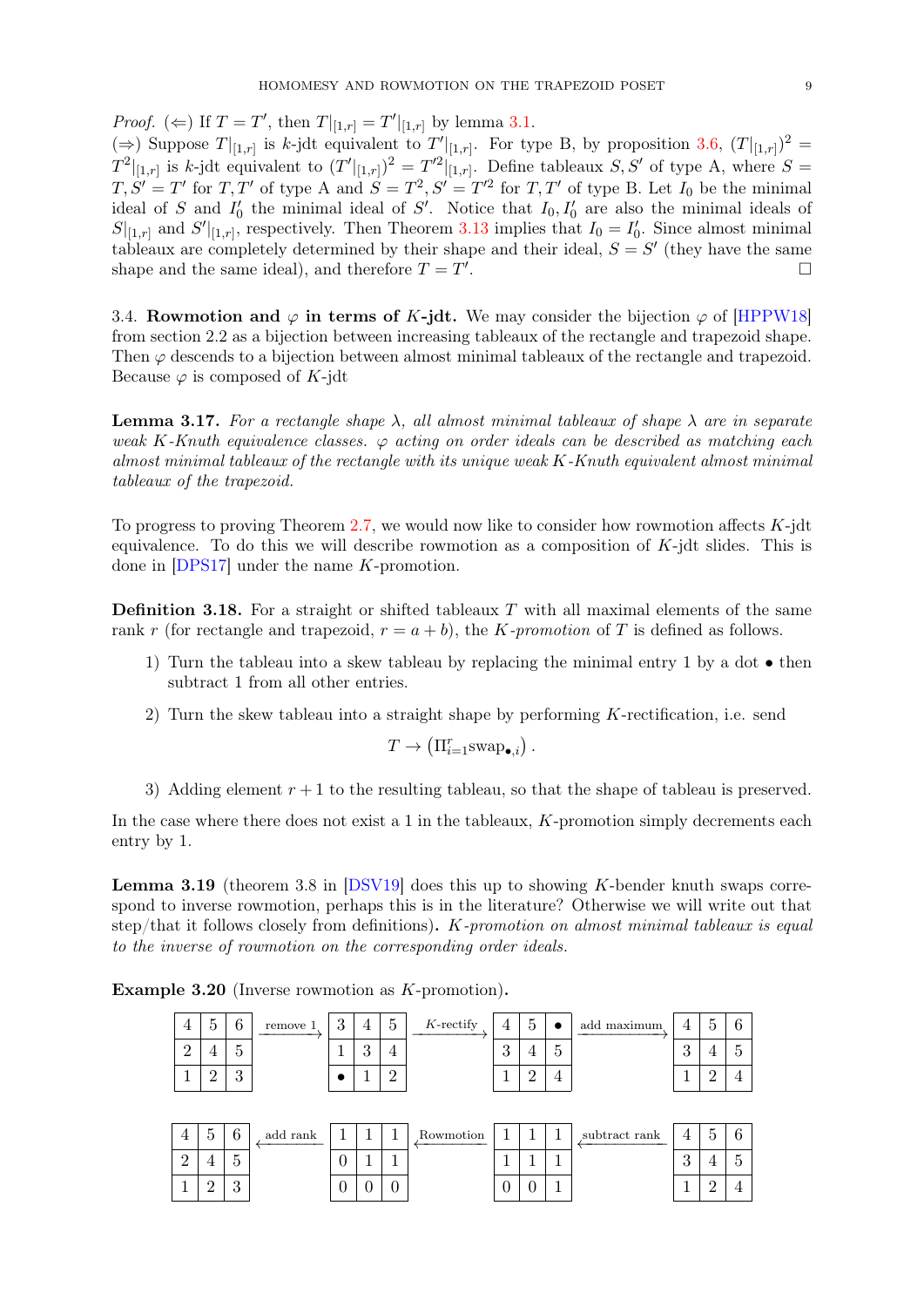

FIGURE 4. Commutative diagram for proof of Theorem [2.7.](#page-2-0) The red squiggles indicate weak  $K$ -Knuth equivalence. Note that where the large dot(s) ends up in the second to rightmost trapezoid will depend of the order ideal ideals.

Using this definition of rowmotion, we will prove Theorem [2.7](#page-2-0) by showing that performing the above process preserves weak K-Knuth equivalence of order ideals of the rectangle and trapezoid i.e. if I is weakly K-Knuth equivalent to J, then  $row^{-1}(I)$  is weakly K-Knuth equivalent to row<sup>-1</sup>(J). By lemma [3.17](#page-8-0) this implies that rowmotion inverse commutes with  $\varphi$  and thus rowmotion commutes with  $\varphi$ .

*Proof of Theorem [2.7](#page-2-0) in the case of*  $(R_{a,b}, T_{a,b})$ . Let T and T' be almost minimal tableaux of the rectangle and trapezoid respectively which are  $K$ -jdt equivalent (by Lemma [3.17](#page-8-0) this is equivalent to  $\varphi(T) = T'$ ). Let  $T_1, T_2, T_3$  be the results of performing steps 1, 1 and 2 and 1,2 and 3 of k-promotion respectively on T and define  $T'_1, T'_2, T'_3$  similarly for T' (thus  $T_3 = row^{-1}(T)$ ) and  $T_3' = row^{-1}(T')$ . By lemma [3.1,](#page-4-0)  $T|_{2,maxrank+1}$  and  $T'|_{2,maxrank+1}$  are K-jdt equivalent. Thus  $T_1$  and  $T_1'$  are K-jdt equivalent. Performing K-jdt preserves K-jdt equivalence, thus  $T_2$  and  $T'_2$  are K-jdt equivalent. By Lemma [3.17,](#page-8-0)  $T_3$  is K-jdt equivalent to an almost minimal tableaux  $T^*$ . By lemma [3.1,](#page-4-0)  $T^*|_{[1,maxrank]}$  is K-jdt equivalent to  $T'_2 = T'_3|_{[1,maxrank]}$ . By corollary [3.16,](#page-7-1)  $T^* = T'_3$ . Thus

$$
row^{-1}(T) = T_3 \stackrel{K-jdt}{=} T^* = T'_3 = row^{-1}(T').
$$
  
.17 implies that  $\varphi(row^{-1}(T)) = row^{-1}(T') = row^{-1}(\varphi(T)).$ 

The above proof completes the hard case of Theorem [2.7](#page-2-0) with Proposition [2.8](#page-3-2) covering the other cases.

## 4. Toggle Symmetry and Homomesy of Down-Degree

In this section, we will prove our second result about rowmotion on the trapezoid poset: that it is homomesic with respect to the *down-degree statistic* for the trapezoid  $T_{3,n}$  and  $T_{4,n}$ . We first provide the relevant definitions.

**Definition 4.1** ([\[PR15\]](#page-18-1)). A statistic f on a set S is said to be *homomesic* with respect to an invertible operator  $\Phi : S \to S$  if for all  $\Phi$ -orbits  $\mathcal{O}$ ,

$$
\frac{1}{\#\mathcal{O}}\sum_{T\in\mathcal{O}}f(T)=\frac{1}{\#S}\sum_{T\in S}f(T).
$$

Finally Lemma 3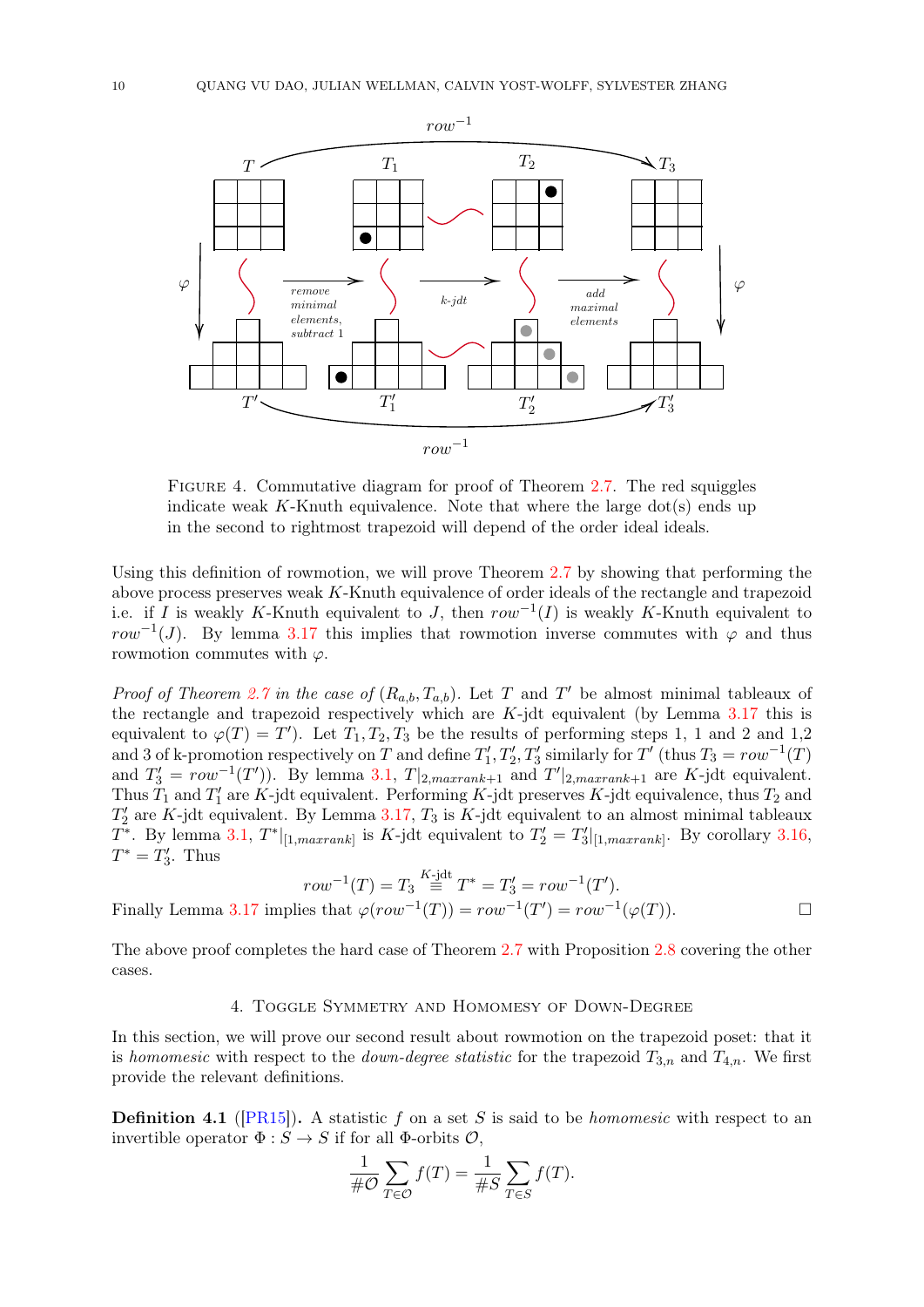Propp and Roby had rowmotion on the rectangle in mind when they formulated the term "homomesy." We will be concerned with when down-degree exhibits homomesy with respect to rowmotion for the rectangle and trapezoid. To approach this, we will focus on toggles as introduced by [\[CFDF95\]](#page-18-6). We define toggles as in [\[Hop17\]](#page-18-7). For an ideal I and an antichain  $A$ , we denote

$$
\mathcal{T}_A^+(I) := \begin{cases} 1 & \text{if } A \notin I \text{ and } A \cup I \text{ is an ideal} \\ 0 & \text{otherwise} \end{cases}
$$

$$
\mathcal{T}_A^-(I) := \begin{cases} 1 & \text{if } A \in I \text{ and } I \setminus A \text{ is an ideal} \\ 0 & \text{otherwise} \end{cases}
$$

$$
\mathcal{T}_A(I) := \mathcal{T}_A^+(I) - \mathcal{T}_A^-(I)
$$

We commonly use  $p$  to denote a single element antichain associated to the element  $p$  of the poset. We call a distribution  $\mu$  on ideals in a poset *toggle-symmetric* if for any fixed p,

$$
\mathbb{E}[\mu; \mathcal{T}_p(I)] = 0.
$$

Some clear examples of toggle-symmetric distributions are the uniform distribution on all ideals or a uniform distribution on ideals contained in a single rowmotion orbit. The distribution defined by choosing a plane partition  $J_m$  uniformly at random, and then picking an ideal in  $J_m$ uniformly at random is a toggle symmetric distribution. The distribution defined by choosing a plane partition  $J_m$  uniformly at random from a rowmotion orbit, and then picking an ideal in  $J_m$  uniformly at random is also toggle-symmetric.

In slightly greater generality, we call a distribution  $\mu$  on ideals in a poset *toggle on anitchains*symmetric if for any fixed antichain  $A$ ,

$$
\mathbb{E}[\mu; \mathcal{T}_A(I)] = 0.
$$

The uniform distribution on all ideals and a uniform distribution on ideals contained in a single rowmotion orbit are both toggle on anitchains-symmetric.

**Remark 4.2.** The distribution defined by choosing a plane partition  $J_m$  uniformly at random, and then picking an ideal in  $J_m$  uniformly at random is toggle on anitchains-symmetric. is not toggle on anitchains-symmetric (has sam proved this somewhere?).

In [\[CHHM17\]](#page-18-8), Chan, Haddadan, Hopkins, and Moci show for any toggle-symmetric distribution  $\mu$  on  $\mathcal{R}_{a,b}$ ,  $\mathbb{E}[\mu;\text{ddeg}] = \mathbb{E}[uni_{J(\mathcal{R}_{a,b})};\text{ddeg}]$ . In particular, they showed that the down-degree statistic is homomesic with respect to the action of rowmotion on the set of order ideals of the rectangle. To do this, they use the "rook" approach.

4.1. The rook approach. We will be concerned with rook arrangements on the trapezoid. For readers interested in rook arrangements on other shapes, see [\[Hop17\]](#page-18-7). Before we proceed we need a way of of labeling the elements of our posets. For the trapezoid, we use the Cartesian coordinates with the minimal element being  $(0, 0)$  and the maximal elements having coordinates  $(i, a + b - 1 - 2i)$  for  $0 \leq i \leq a$ , see [5](#page-11-0) for an example. For notational convenience,  $(i, \lambda_i)$  will refer to the element  $(i, a + b - 1 - 2i)$ .

**Definition 4.3.** A rook on the  $(i, j)$  square of a trapezoid  $T_{a,b}$  is a linear equation

$$
R_{i,j}:\mathbb{R}^{J(T_{a,b})}\to\mathbb{R}
$$

$$
R_{i,j}(a \cdot I) = a \cdot \left( \sum_{p} \left( c_p \mathcal{T}_p^{-}(I) + c_p^{+} \mathcal{T}_p^{+}(I) \right) + \sum_{i=0}^{a-2} c_{\{(i',\lambda_{i'}),(i'+1,\lambda_{i'+1})\}}^{+} T_{\{(i',\lambda_{i'}),(i'+1,\lambda_{i'+1})\}}^{-}(I) \right)
$$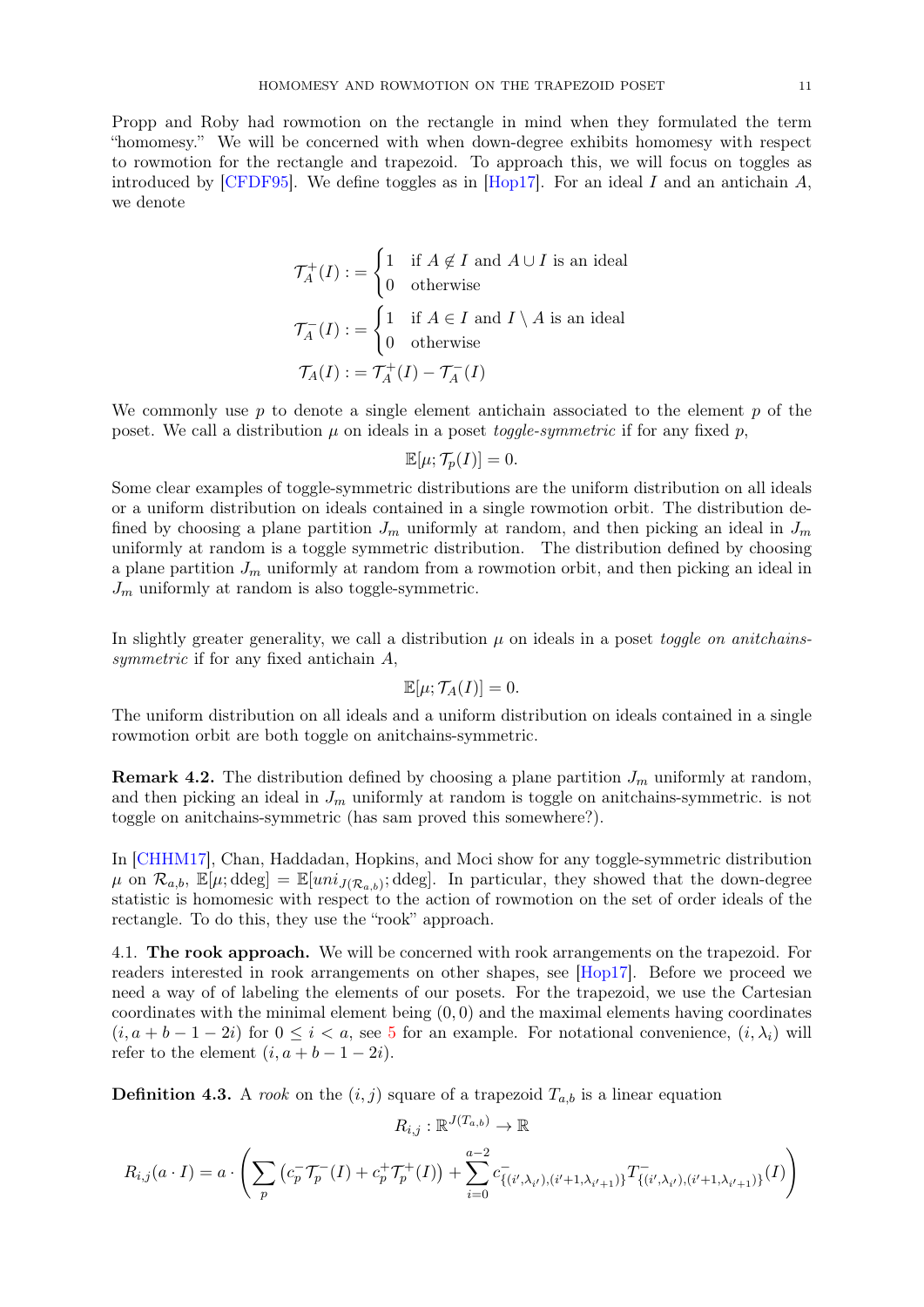where

c

$$
c_{(i',j')}^{-} = \begin{cases} 1 & \text{if } i' \geq i \text{ and } i' + j' \geq i + j \\ -1 & \text{if } i' < i \text{ and } i' + j' < i + j \text{ and } j' > 0 \\ 0 & \text{otherwise} \end{cases}
$$
  

$$
c_{(i',j')}^{+} = \begin{cases} 1 & \text{if } i' \leq i \text{ and } i' + j' \leq i + j \\ -1 & \text{if } i' > i \text{ and } i' + j' > i + j \text{ and } j' > 0 \\ 0 & \text{otherwise} \end{cases}
$$
  

$$
c_{(i',\lambda_{i'}),(i'+1,\lambda_{i'+1})}^{+} = \begin{cases} -1 & \text{if } i' \geq i \text{ and } i' + a + b - 2 - 2i' \geq i + j \\ 0 & \text{otherwise} \end{cases}
$$

For each rook placed on the trapezoid, it *affects* an element p of our poset  $c_p^- + c_p^+$  times. We say that the rook *attacks* a square p if  $c_p^- + c_p^+ \neq 0$ . As we see in Figure [5,](#page-11-0) a rook on the trapezoid will attack the squares that lie in the same row and column, with the exception that once we reach the leftmost or upmost part of the row/column, the rook starts attacking squares (or pairs of squares) that lie on the diagonal.

Our definition of a rook satisfy the following nice property:

<span id="page-11-0"></span>**Proposition 4.4** ([\[Hop17\]](#page-18-7)). For any order ideal  $I \in J(T_{a,b})$ , we have  $R_{i,j}(I) = 1$ .

# Figure 5. Rook Arrangements

In the below figure we write a number in a V-shaped nook with element p of our poset above it to denote to represent  $c_p^+$  and a number in a  $\Lambda$ -shaped nook with an element of P below it to denote  $c_p^-$ . A number in a V-shaped nook at the top of our trapezoid refers to  $c_A^-$  were A is the antichain of the two elements bordering the nook. The blue line shows the squares the rook



For the case when  $a = b$ , Hopkins shows that all toggle-symmetric distributions have the same expected down-degree using the rook approach.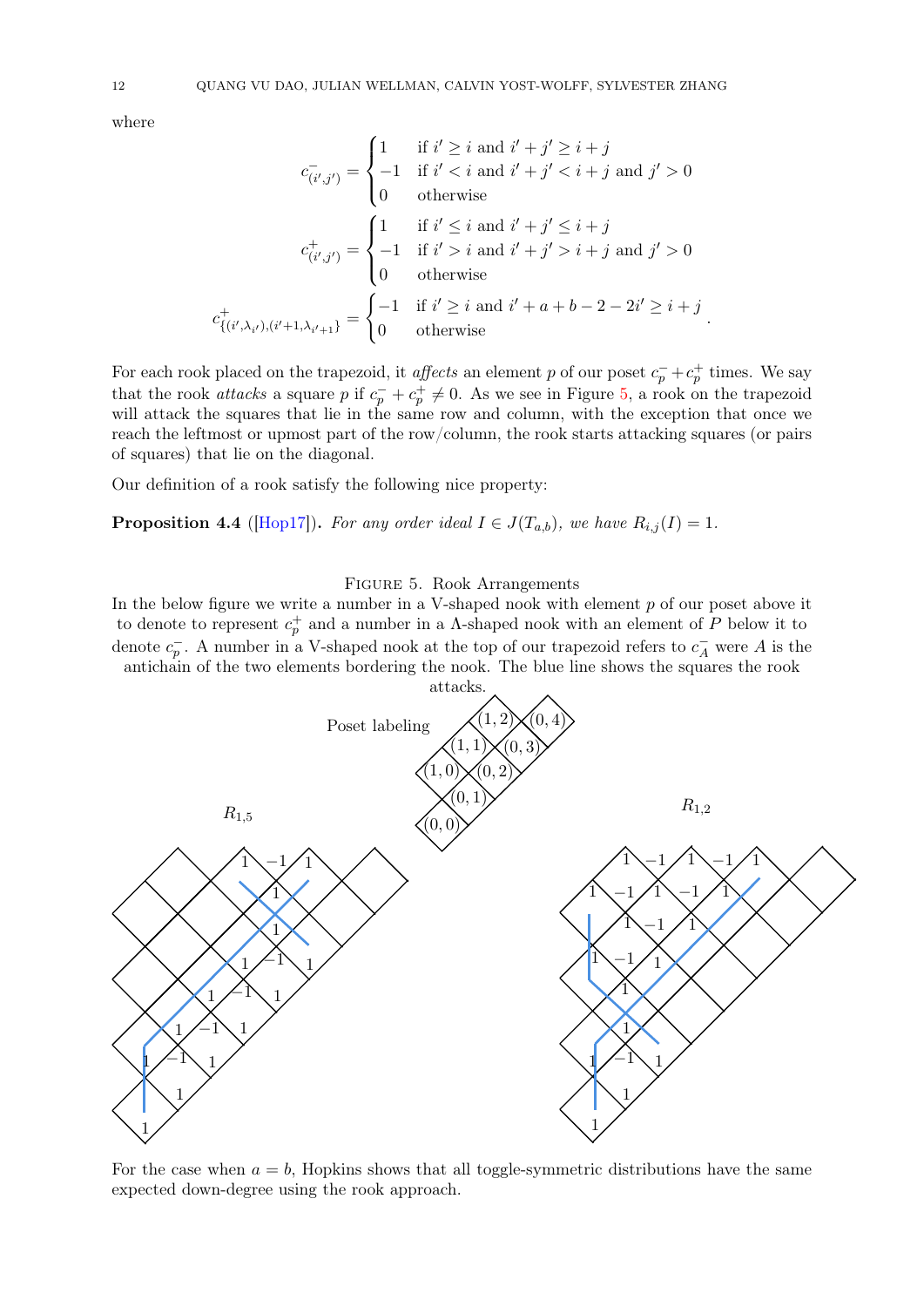**Theorem 4.5** ( $[Hop17]$ , Theorem 4.2). For any toggle-symmetric distribution  $\mu$  on the trapezoid  $T_{a,a}$ 

$$
\mathbb{E}[\mu; \text{ddeg}] = \mathbb{E}[uni_{J(T_{a,b})}; \text{ddeg}] = \frac{ab}{a+b}
$$

For a general trapezoid and a toggle-symmetric distribution  $\mu$ , it is not necessarily true that we  $\mathbb{E}[\mu;\text{ddeg}] = \mathbb{E}[uni_{J(T_{a,b})};\text{ddeg}]$  (see [\[Hop17\]](#page-18-7)). However, we can use the rook approach to to find the difference between  $\mathbb{E}[\mu;\text{ddeg}]$  and  $\mathbb{E}[uni_{J(T_{a,b})};\text{ddeg}] = ab/(a+b)$ :

<span id="page-12-0"></span>**Lemma 4.6.** For any toggle-symmetric distribution  $\mu$  on the trapezoid  $T_{a,b}$ ,

$$
\mathbb{E}[\mu; \text{ddeg}] = \frac{ab}{a+b} + \frac{a-b}{a+b} \left( \sum_{i=0}^{a} (a-1-i) \mathbb{E}[\mu; \mathcal{T}_{(i,0)}^{+}] - \sum_{i=0}^{a-2} i \mathbb{E}[\mu; \mathcal{T}_{(i,\lambda_i),(i+1,\lambda_{i+1})}^{-}] \right)
$$

*Proof.* Consider the linear map  $\varphi : \mathbb{R}^{J(T_{a,b})} \to \mathbb{R}$ 

$$
\varphi := (2a - a^2)R_{(0,0)} + (b - a) \sum_{j=1}^{a} R_{(0,j)} + b \sum_{i=1}^{a-1} R_{(i,0)} + a \sum_{j=a+1}^{a+b-1} R_{(0,j)}.
$$

We will compute  $\mathbb{E}[\mu; \varphi]$  in two ways. On one hand, for any ideal I,

$$
\varphi(I) = (2a - a^2)R_{(0,0)}(I) + (b - a) \sum_{j=1}^{a} R_{(0,j)}(I) + b \sum_{i=1}^{a-1} R_{(i,0)}(I) + a \sum_{j=a+1}^{a+b-1} R_{(0,j)}(I) = ab
$$

thus  $\mathbb{E}[\mu; \varphi] = ab$ .

On the other hand, we see that the rook arrangement which  $\varphi$  defines attacks every element of  $T_{a,b}$  a + b times except for elements of form  $(i, 0)$ , which are attacked  $(a+b)-(a-b)\cdot(a-1-i)$ times. Thus for some constants  $c_p$ ,

$$
\varphi = (a+b) \cdot \text{ddeg} - \sum_{i=0}^{a} (a-b)(a-1-i) \mathcal{T}_{(i,0)}^+ + \sum_{i=0}^{a-2} (a-b) \mathcal{T}_{(i,\lambda_i),(i+1,\lambda_{i+1})} + \sum_{p} c_p \mathcal{T}_p
$$

Over a toggle-symmetric distribution  $\mu$ ,  $\mathbb{E}[\mu;\sum_{p} c_p \mathcal{T}_p] = 0$ . Using linearity of expectation

$$
\mathbb{E}\left[\mu; \sum_{p} c_p \mathcal{T}_p\right] = (a+b) \cdot \mathbb{E}[\mu; \text{ddeg}] - \sum_{i=0}^{a} (a-b)(a-1-i) \mathbb{E}\left[\mu; \mathcal{T}_{(i,0)}^+\right] + \sum_{i=0}^{a-2} (a-b) \mathbb{E}\left[\mu; \mathcal{T}_{(i,\lambda_i),(i+1,\lambda_{i+1})}^-\right]
$$

Combining our two equations for  $\mathbb{E}[\mu,\varphi]$  yields the desired result.

A way to evaluate the error term, that is:

$$
\frac{a-b}{a+b} \left( \sum_{i=0}^{a} (a-1-i) \mathbb{E}[\mu; \mathcal{T}_{(i,0)}^{+}] - \sum_{i=0}^{a-2} i \mathbb{E}[\mu; \mathcal{T}_{(i,\lambda_i),(i+1,\lambda_{i+1})}^{-}] \right)
$$

would yield many results about the trapezoid. Down-degree is homomesic with respect to an invertible operator  $\Phi$ , if for any orbit  $\mathcal O$  of  $\Phi$ , and the error term for the distribution  $univ_{\mathcal O}$  is 0. The error term is 0 for the distribution defined by choosing a standard shifted Young Tableaux on  $T_{a,b}$  uniformly at random and then choosing an ideal consisting of all numbers  $\leq m$  for some m if and only if a conjecture of Reiner, Tenner and Yong ( $\left[\text{RTY18}\right]$ , conjecture 2.24) is true. The error term is 0 for the distribution defined by choosing a plane partition of height  $m$  uniformly at random and then choosing one of the  $m$  ideals from the plane partition uniformly at random if and only if a conjecture of Hopkins ([\[Hop19\]](#page-18-0) Conjecture 3.10) is true.

In many general cases, we did not find a way to evaluate this error term. For rowmotion orbits, there is a way to trace out rowmotion orbits and consider a finite number of cases to show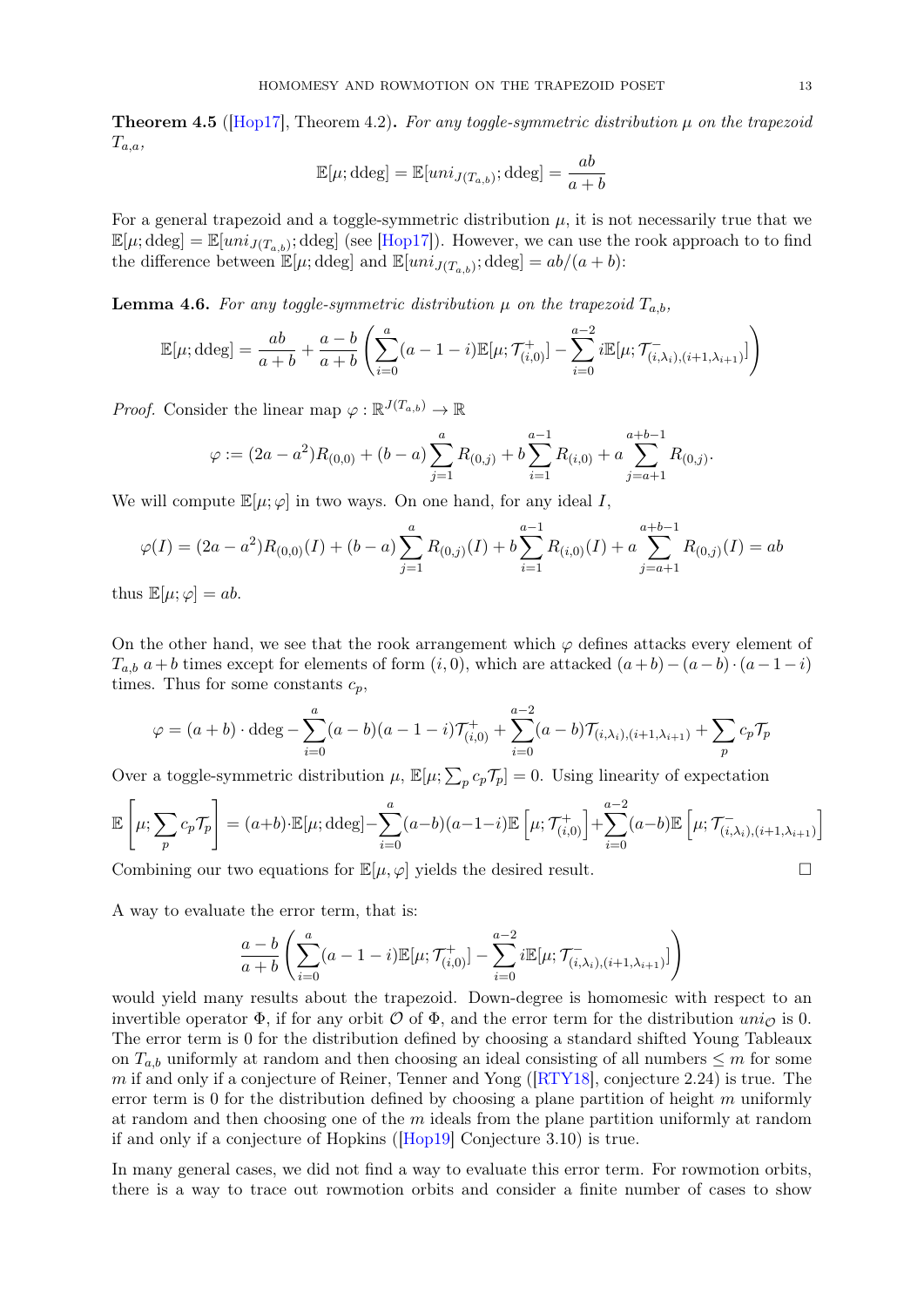



 $\mathbb{E}[uni_{\mathcal{O}}; ddeg] = ab/(a+b)$  by locally (i.e. over some fixed number of rowmotion orbits) showing the error term is 0.

<span id="page-13-0"></span>**Theorem 4.7.** The action of rowmotion on the trapezoid exhibits For a rowmotion orbit  $\mathcal{O}$  on  $T_{3,n}$  or  $T_{4,n}$ ,

$$
\mathbb{E}[uni_{\mathcal{O}}; \mathrm{ddeg}] = \frac{ab}{a+b}.
$$

For  $T_{3,n}$ , there were 3 cases we needed to consider and for  $T_{4,n}$  there were 9 cases. We will not include this casework since there is a more powerful theorem we can show for  $T_{3,n}$  and  $T_{4,n}$ :

<span id="page-13-1"></span>**Theorem 4.8.** For any toggle on anitchains-symmetric distribution  $\mu$  on  $T_{3,n}$  and  $T_{4,n}$ ,

$$
\mathbb{E}[\mu; \mathrm{ddeg}] = \frac{ab}{a+b}
$$

In [\[Hop19\]](#page-18-0), Hopkins proves a rowmotion orbit of order ideals is toggle on antichains-symmetric. Thus our above theorem implies theorem [4.7.](#page-13-0)

4.2. Proof of Theorem [4.8.](#page-13-1) Although Theorem [4.8](#page-13-1) is only concerned with the  $T_{3,n}$  and  $T_{4,n}$ cases, we will state many of our lemmas more generally in hopes that this may help future readers can generalize our theorem.

**Lemma 4.9.** For any toggle-symmetric distribution  $\mu$  on the trapezoid  $T_{a,b}$ 

$$
\sum_{i=0}^{a-1} (a-1-i) \mathbb{E}[\mu; \mathcal{T}_{(i,0)}^-] - \sum_{\substack{i+j \leq a-1 \\ j>0}} \mathbb{E}[\mu; \mathcal{T}_{(i,j)}^-] = 0
$$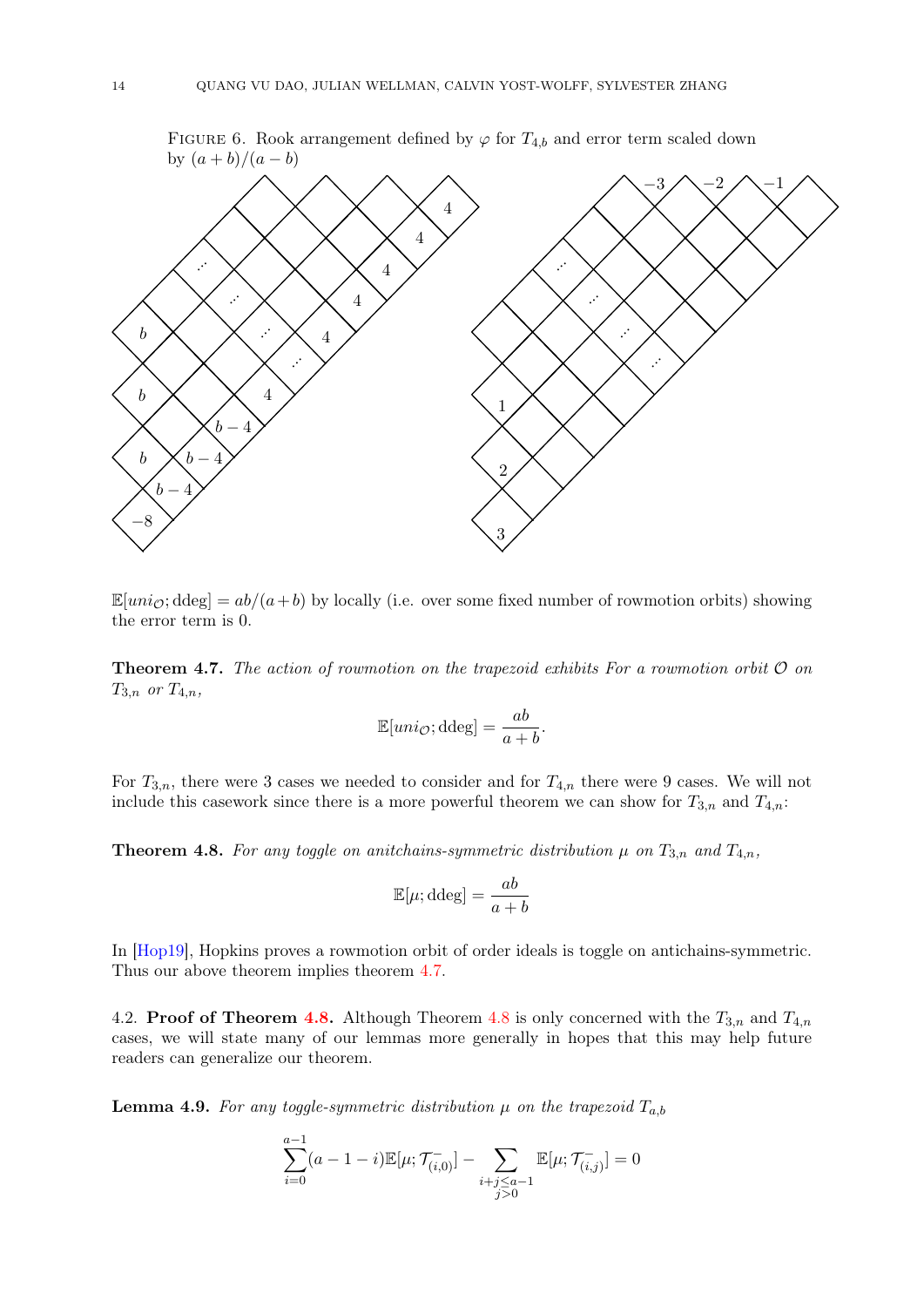Proof. Define

$$
a_n := \sum_{j=1}^{a-1-i} \mathbb{E}[\mu; \mathcal{T}_{(i,j)}^{-}]]
$$
  
=  $\Pr[\mu; I \text{ has a maximal element in } \{(i,j)|i+j=n, j>0\}]$   

$$
b_n := \mathbb{E}[\mu; \mathcal{T}_{(i,j)}^{-}]]
$$
  
=  $\Pr[\mu; (n, 0) \text{ is a maximal element in } I]$ 

Importantly, notice that

$$
a_n + b_n = \Pr[\mu; I \text{ has a maximal element in } \{(i,j)|i+j=n\}]
$$
  
=  $\Pr[\mu; I^C \text{ has a minimal element in } \{(i,j)|i+j=n+1|j>0\}]$   
=  $\Pr[\mu; I \text{ has a maximal element in } \{(i,j)|i+j=n+1|j>0\}]$  [by toggle-symmetry]  
=  $a_{n+1}$ 

where  $I^C$  is the complement of the ideal I. The second to last equality follows from if an ideal is cut out with a Λ-shaped nook on a non-maximal element, then it must be followed by a V-shaped nook and vice versa. We now compute

$$
\sum_{i=0}^{a-1} (a-1-i) \mathbb{E}[\mu; \mathcal{T}_{(i,0)}^-] - \sum_{i+j \le a-1} \mathbb{E}[\mu; \mathcal{T}_{(i,j)}^-] = \sum_{i=0}^{a-1} (a-1-i)b_i - \sum_{i=1}^a a_i
$$
  
= 
$$
\left(\sum_{i=0}^{a-1} (a-1-i)(a_{i+1} - a_i)\right) - \sum_{i=1}^a a_i
$$
  
= 
$$
\sum_{i=1}^a a_i - \sum_{i=1}^a a_i = 0
$$

In particular, the above lemma says that a toggle-symmetric distribution  $\mu$  satisfies  $\mathbb{E}[\mu;\text{ddeg}] =$  $ab/(a + b)$  if and only if our error term form lemma [4.6](#page-12-0) is equal to

$$
\sum_{i=0}^{a-1} (a-1-i) \mathbb{E}[\mu; \mathcal{T}_{(i,0)}^-] - \sum_{\substack{i+j \leq a-1 \\ j>0}} \mathbb{E}[\mu; \mathcal{T}_{(i,j)}^-] = 0.
$$

Thus we have

Xa−1

<span id="page-14-0"></span>**Proposition 4.10.** A toggle-symmetric distribution  $\mu$  satisfies  $\mathbb{E}[\mu; ddeg] = ab/(a+b)$  if and only if

$$
\sum_{\substack{i+j \leq a-1 \\ j>0}} \mathbb{E}[\mu; \mathcal{T}^-_{(i,j)}] = \sum_{i=0}^{a-2} i \mathbb{E}[\mu; \mathcal{T}^-_{(i,\lambda_i),(i+1,\lambda_{i+1})}].
$$

To make progress towards proving this equality, we will first convert the LHS into a sum of toggles on antichains. Then we will try to use the toggle on antichains-symmetry property to move our toggles on antichains in the RHS from the maximal elements to toggles on antichains near the minimal elements of the trapezoid.

**Lemma 4.11.** For a trapezoid  $T_{a,b}$ , there is an equality of functions on  $J(T_{a,b})$ :

$$
\sum_{\substack{(i,j)|i+j\le a-1\\j>0}} \mathcal{T}_{(i,j)}^+ = \sum_{n\ge 2} \sum_{\substack{|A|=n\\A\subset \{(i,j)|i+j\le a+1\}}} (-1)^n \mathcal{T}_A^-
$$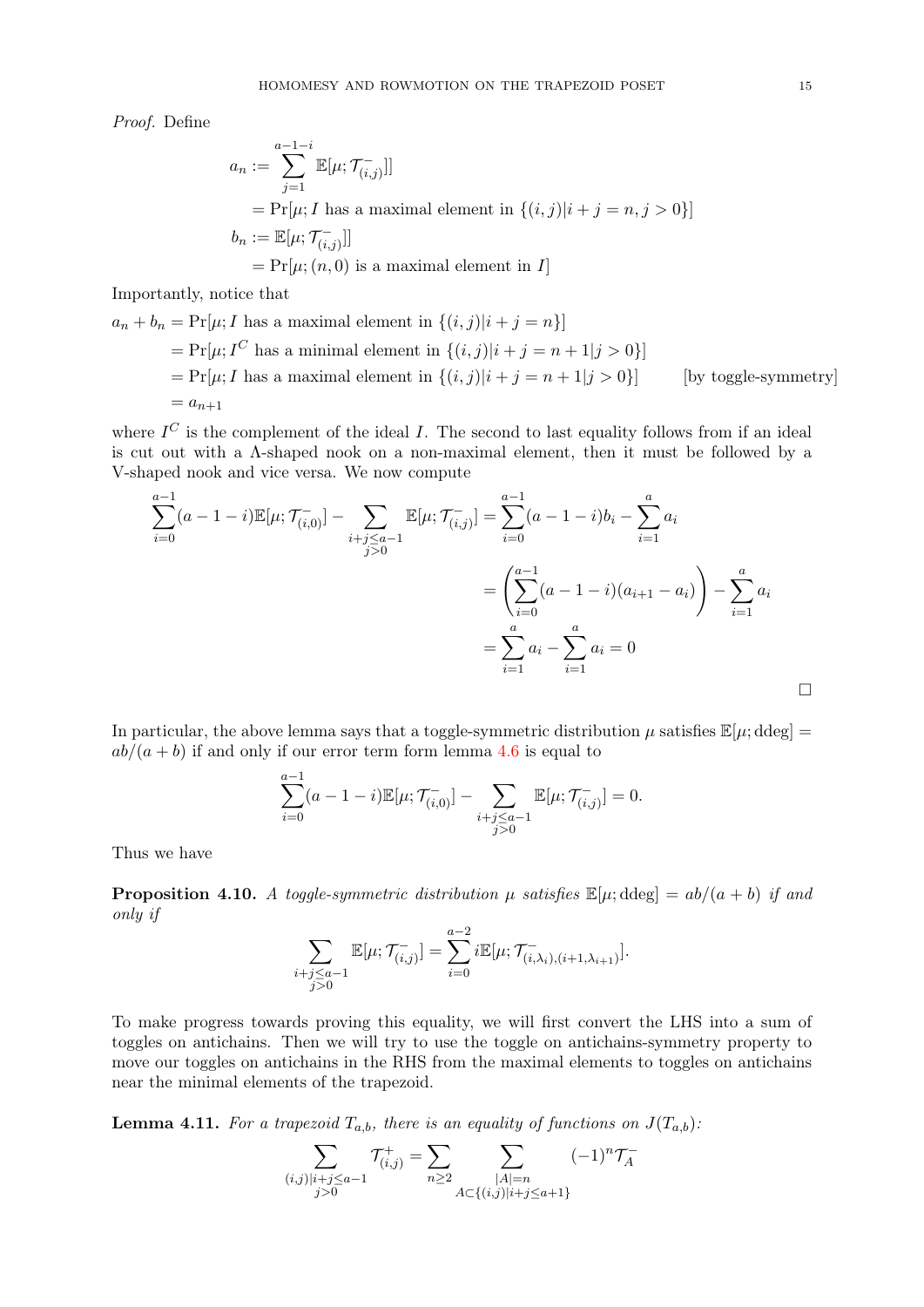*Proof.* Consider an ideal in the restricted shape  $S = T_{a,b} \cap \{(i,j)|i+j \leq a, (i,j) \neq (a-1,1)\}\,$ with the same  $\lt$  relations as in  $T_{a,b}$ . It is clear that the functions on  $J(T_{a,b})$ 

$$
\sum_{\substack{(i,j)|i+j\le a-1\\j>0}} T^+_{(i,j)}, \sum_{n\ge 2} \sum_{\substack{|A|=n\\A\in\{(i,j)|i+j\le a+1\}}} (-1)^n \mathcal{T}^-_A
$$

may be viewed as functions on restrictions of ideals in  $J(T_{a,b})$  to  $J(S)$ . Any ideal in  $J(S)$ corresponds to the lattice path consisting of up-left and down-left steps starting at the rightmost corner of our shape and ending with an up-left step at one of  $a - 1$  of the leftmost vertices of our shape, which cuts out the ideal i.e. the set of elements below our path is the ideal.  $\sum_{(i,j)|i+j\leq a-2}\mathcal{T}_{(i)}^+$ with  $i + j \le a - 2$  and  $j > 0$  of such a lattice path. For each of these  $\Lambda$  shaped nooks, there  $\widetilde{c}^+_{(i,j)}$  counts the number of Λ-shaped nooks with both edges on a square  $(i,j)$ must be a V-shaped nook after and before it. Conversely given any two V-shaped nooks, there is a there must be a Λ-shaped nook inbetween them, and the edges of this nook must be on a square  $(i, j)$  with  $(i, j)$  with  $i + j \le a - 2$  and  $j > 0$ . Thus

$$
\sum_{p \in S} \mathcal{T}_p^+ = 1 + \sum_{\substack{(i,j) \mid i+j \le a-1 \\ j>0}} \mathcal{T}_{(i,j)}^+
$$

and

$$
\sum_{n\geq 2} \sum_{\substack{|A|=n\\ A\in\{(i,j)|i+j\leq a+1\}}} (-1)^n \mathcal{T}_A^- = \sum_{n\geq 2} (-1)^n {1 + \sum_{(i,j)|i+j\leq a-1} \mathcal{T}_{(i,j)}^+ \choose j>0}
$$
\n
$$
= {1 + \sum_{(i,j)|i+j\leq a-1} \mathcal{T}_{(i,j)}^+ \choose j} + \sum_{n\geq 1} (-1)^n {1 + \sum_{(i,j)|i+j\leq a-1} \mathcal{T}_{(i,j)}^+ \choose j>0}
$$
\n
$$
= 1 + \sum_{(i,j)|i+j\leq a-1} \mathcal{T}_{(i,j)}^+ \tag{1}
$$

<span id="page-15-0"></span>**Lemma 4.12.** For a trapezoid  $T_{a,b}$ , and a toggle on antichains-symmetric distribution  $\mu$ ,

$$
\sum_{i=0}^{a-2} \mathbb{E}[\mu; \mathcal{T}^{-}_{(i,\lambda_i),(i+1,\lambda_{i+1})}] = \sum_{i=1}^{a-1} \sum_{j
$$

*Proof.* Call an antichain A with two elements adjacent if  $A = \{(i, j), (i', j')\}$  with  $i + j = i' + j' + 1$ . Define the subsets of adjacent antichains

$$
S^- := \{ A = \{ (i, j), (i', j') \} \in T_{a,b} | i + j = i' + j' + 1, j \neq \lambda_i \},
$$
  
\n
$$
S^+ := \{ A = \{ (i, j), (i', j') \} \in T_{a,b} | i + j = i' + j' + 1, 0 < j, j' \}
$$
  
\n
$$
S := S^+ \cap S^-.
$$

To get the first equality, we consider the following equation on ideals

$$
f := \sum_{A \in S^{+}} \mathcal{T}_{A}^{+} - \sum_{A \in S^{-}} \mathcal{T}_{A}^{-}
$$
  
= 
$$
\sum_{A \in S} \mathcal{T}_{A} + \sum_{i=0}^{a-2} \mathcal{T}_{(i,\lambda_{i}),(i+1,\lambda_{i+1})}^{+} - \sum_{i=1}^{a-1} \sum_{j
$$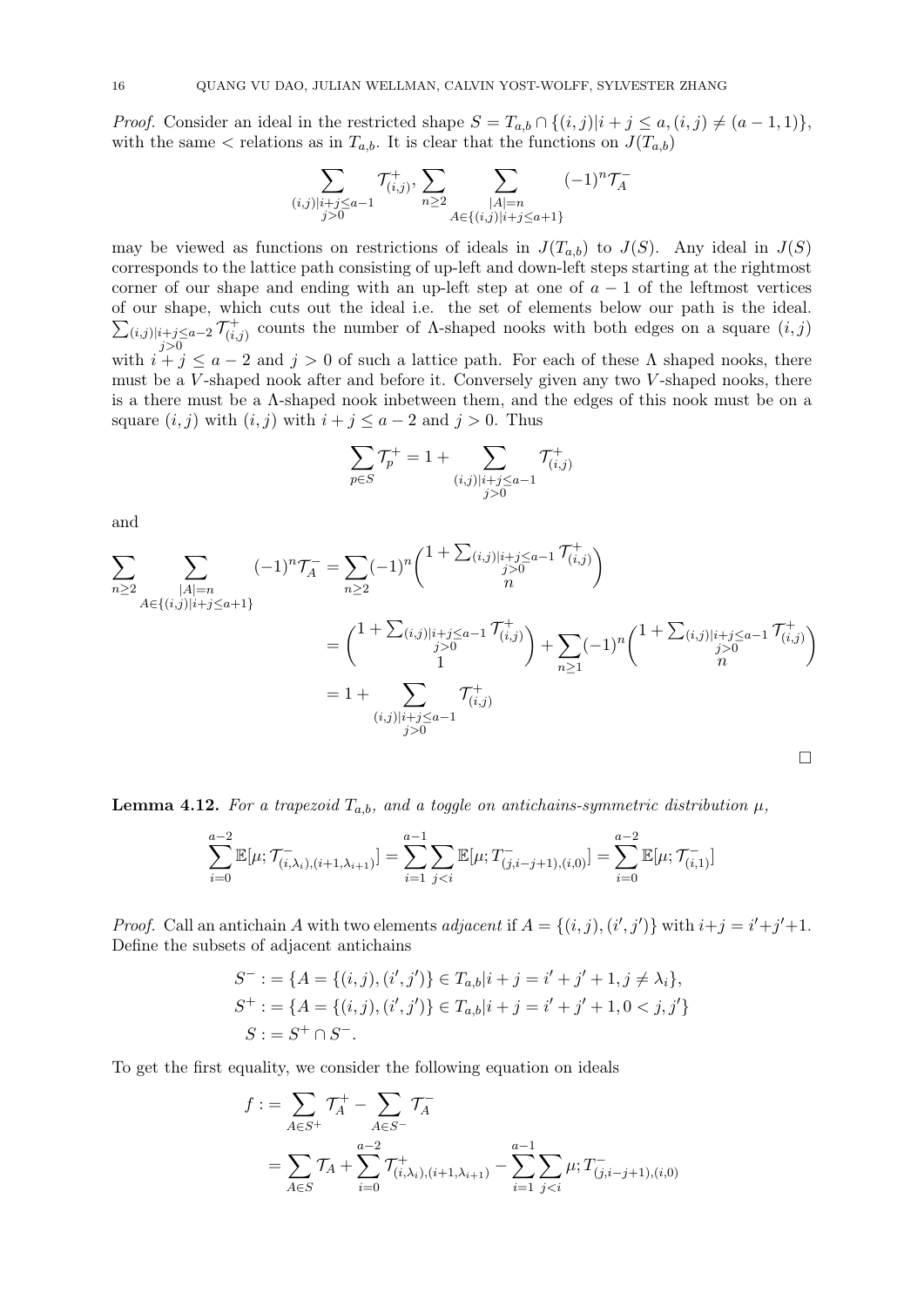We compute  $\mathbb{E}[\mu; f]$  in two ways. First notice that if you can toggle in an antichain in  $S^+$ , then you can toggle out an antichain in  $S^-$ , thus for all ideals I,  $f(I) = 0$  and so  $\mathbb{E}[\mu; f] = 0$ . Next

$$
\mathbb{E}[\mu; f] = \sum_{A \in S} \mathbb{E}[\mu; \mathcal{T}_A] + \sum_{i=0}^{a-2} \mathbb{E}[\mu; \mathcal{T}^+_{(i,\lambda_i),(i+1,\lambda_{i+1})}] - \sum_{i=1}^{a-1} \sum_{j < i} \mathbb{E}[\mu; T^-_{(j,i-j+1),(i,0)}]
$$
\n
$$
= \sum_{i=0}^{a-2} \mathbb{E}[\mu; \mathcal{T}^+_{(i,\lambda_i),(i+1,\lambda_{i+1})}] - \sum_{i=1}^{a-1} \sum_{j < i} \mathbb{E}[\mu; T^-_{(j,i-j+1),(i,0)}]
$$

We get the second equality from toggle on antichains-symmetry:

$$
\sum_{i=0}^{a-2} \mathbb{E}[\mu; \mathcal{T}_{(i,1)}^-] = \sum_{i=1}^{a-1} \sum_{j  
= 
$$
\sum_{i=1}^{a-1} \sum_{j
$$
$$

*Proof of Theorem [4.8.](#page-13-1)* Case 1:  $T_{3,n}$ . Between proposition [4.10](#page-14-0) and lemma [4.12,](#page-15-0) all that remains, is to show

$$
\mathbb{E}[\mu;\mathcal{T}_{(0,2)}^-] = \mathbb{E}[\mu;\mathcal{T}_{(1,\lambda_1),(2,\lambda_2)}^-].
$$

Define  $S$  to be the set of anitchains

 $S := \{A \in T_{3,n} | A = \{(2, j), (1, j + 2)(0, j + 4)\}$  or  $A = \{(2, j), (1, j + 2)(0, j + 5)\}$  and  $j < \lambda_2\}$ Then define a function of ideals,

$$
f := \sum_{A \in S} \mathcal{T}_A - \mathcal{T}_{(0,2)}^- + \mathcal{T}_{(1,1)(0,3)}^- + \mathcal{T}_{(1,0)(0,2)}^- + \mathcal{T}_{(1,1)(0,4)}^- + \mathcal{T}_{(1,0)(0,3)}^- + \mathcal{T}_{(1,\lambda_1),(2,\lambda_2)}^+
$$

We compute  $\mathbb{E}[\mu; f]$  in two ways. First we prove that for any ideal I,  $f(I) = 0$ . This can be checked for any ideal with all maximal elements in  $\{(i,j)|i+j>\lambda_2\}$ . For smaller j, we can check by hand that for the restriction of the ideal to  $T_{a,b} \cap \{(i,j)|2i+j<5\}$  is zero, i.e:

 $\mathcal{T}^{-}_{(2,0),(1,2),(0,5)} + \mathcal{T}^{-}_{(2,0),(1,2),(2,4)} + \mathcal{T}^{+}_{(0,2)} + \mathcal{T}_{(1,1)(0,3)} + \mathcal{T}_{(1,0)(0,2)} + \mathcal{T}_{(1,1)(0,4)} + \mathcal{T}_{(1,0)(0,3)} = 0.$ For other ideals, notice that

$$
\mathcal{T}^+_{(2,j),(1,j+2)(0,j+4)}(I) = 1 \text{ for } j > 1 \text{ if and only if } \mathcal{T}^-_{(2,j-1),(1,j+1)(0,j+3)}(I) = 1.
$$

Thus  $f(I) = 0$ . On the other hand, from toggle on antichains symmetry,

$$
\mathbb{E}[\mu; f] = \mathbb{E}[\mu; \mathcal{T}^{-}_{(0,2)}] - \mathbb{E}[\mu; \mathcal{T}^{-}_{(1,\lambda_1),(2,\lambda_2)}]
$$

Thus we conclude the theorem for the  $T_{3,n}$  case.

**Case 2:**  $T_{4,n}$ . We will do this in three computations:

1) Let S be the set of 4 element antichains of  $T_{4,n}$  of the form  $(3, j), (2, j+2), (3, j+4), (4, j+6+m)$ for  $0 \le m \le 2$  or of the form  $(3, j), (2, j+2), (3, j+5), (4, j+6+m)$  for  $0 \le m \le 1$  and  $j < \lambda_4 - 1$ . Let  $S'$  be the set of color coded antichains in figure  $7$ .

Consider the function of ideals

$$
f = \sum_{A \in S} T_A + \sum_{A \in S'} T_A + T^+_{(2,\lambda_2),(3,\lambda_3)} - T^-_{(1,1),(0,5)} - T^-_{(1,2),(0,5)} - T^-_{(1,2),(0,4)}
$$

We compute  $\mathbb{E}[\mu; f]$  in two ways. First I claim for any ideal I,  $f(I) = 0$ . This can be checked for any ideal with maximal elements  $(i, j)$  for  $i + j > 8$  by noting if we can toggle in an antichain in S or S', then we can toggle our an antichain in S or S'. Moreover, in any ideal we can only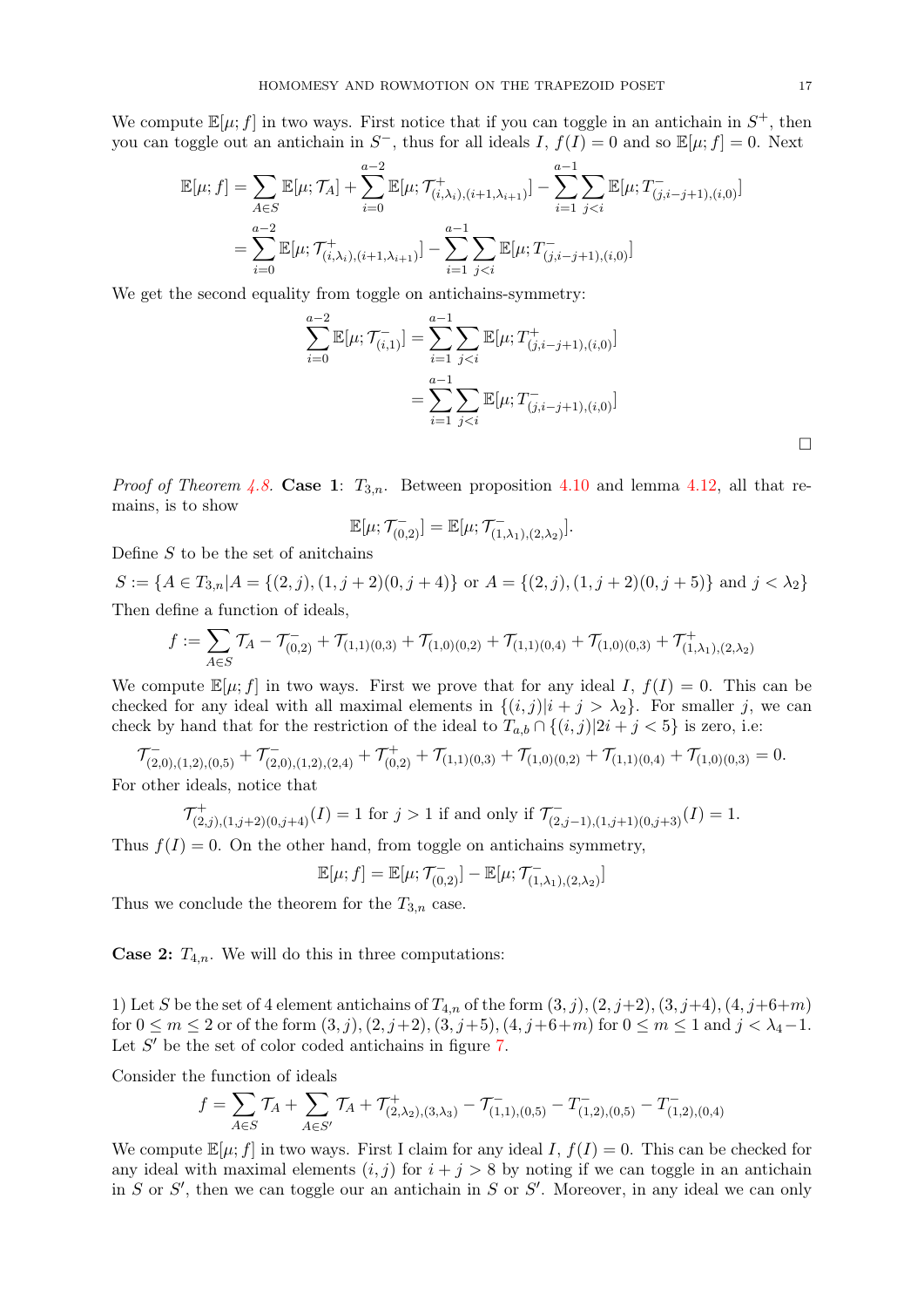<span id="page-17-0"></span>

toggle in at most 1 antichain in  $S$  or  $S'$  and in any ideal we can toggle out at most 1 antichain from S or S'. We can check for any ideal with a maximal element with  $i+j < 8$ , that these also satisfy  $f(I) = 0$ . On the other hand, from toggle on antichains symmetry,

$$
\mathbb{E}[\mu;f]=\mathbb{E}[\mu;\mathcal{T}^+_{(2,\lambda_2),(3,\lambda_3)}]-\mathbb{E}[\mu;\mathcal{T}^-_{(1,1),(0,5)}+T^-_{(1,2),(0,5)}+T^-_{(1,2),(0,4)}]
$$

2) Let S be the set of three element antichains of the form  $(i_1, j_1), (i_2, j_2), (i_3, j_3)$  where  $i_1 > i_2$  $i_3, i_1+j_1+2 = i_2+j_2$ , and  $i_2+j_2+2 \leq i_3+j_3 \leq i_2+j_2+3$  with  $i_1+j_1 \leq 3+\lambda_3$  and  $(i_2, j_2) \neq (2, \lambda_2)$ . Let S' be the set of 4 element antichains of the form  $(3, j), (2, j + 2), (1, j + 4), (0, j + 6)$ . Then define a function f on ideals

$$
f = \sum_{A \in S} \mathcal{T}_A - \sum_{A \in S'} \mathcal{T}_A + \mathcal{T}^+_{(2,\lambda_2),(3,\lambda_3)} + \mathcal{T}^+_{(1,\lambda_1),(2,\lambda_2)} + \mathcal{T}^-_{(2,1),(1,3),(0,5)} - \sum_{i=1}^2 \left( \sum_{0 \le x < i} T^-_{(i,1),(x,i+2-x)} + T^-_{(i,1),(x,i+3-x)} \right)
$$

We compute  $\mathbb{E}[\mu; f]$  in two ways. First, I claim for any ideal I,  $f(I) = 0$ . For ideals which contain maximal elements  $(i, j)$  for  $i + j > \lambda_3 + 2$ , this can be checked since there are few since there are few possible nonzero terms in  $f$ . For ideals which contain multiple maximal elements  $(i, j)$  with  $i + j \leq 8$ , this can also be checked since there are few possible nonzero terms in f. For other ideals I, by chasing V and  $\Lambda$  nooks, we see you can toggle in an element of S' if and only if you can toggle out an element of  $S'$ , and that the number of elements of  $S$  which can by toggled in equals the number of elements of S which can be toggled out. We conclude that  $f(I) = 0$ . On the other hand, from toggle on antichains symmetry,

$$
\mathbb{E}[\mu; f] = \mathbb{E}\left[\mu; \mathcal{T}^+_{(2,\lambda_2),(3,\lambda_3)} + \mathcal{T}^+_{(1,\lambda_1),(2,\lambda_2)} + \mathcal{T}^-_{(2,1),(1,3),(0,5)} - \sum_{i=1}^2 \left( \sum_{0 \le x < i} T^-_{(i,1),(x,i+2-x)} + T^-_{(i,1),(x,i+3-x)} \right) \right]
$$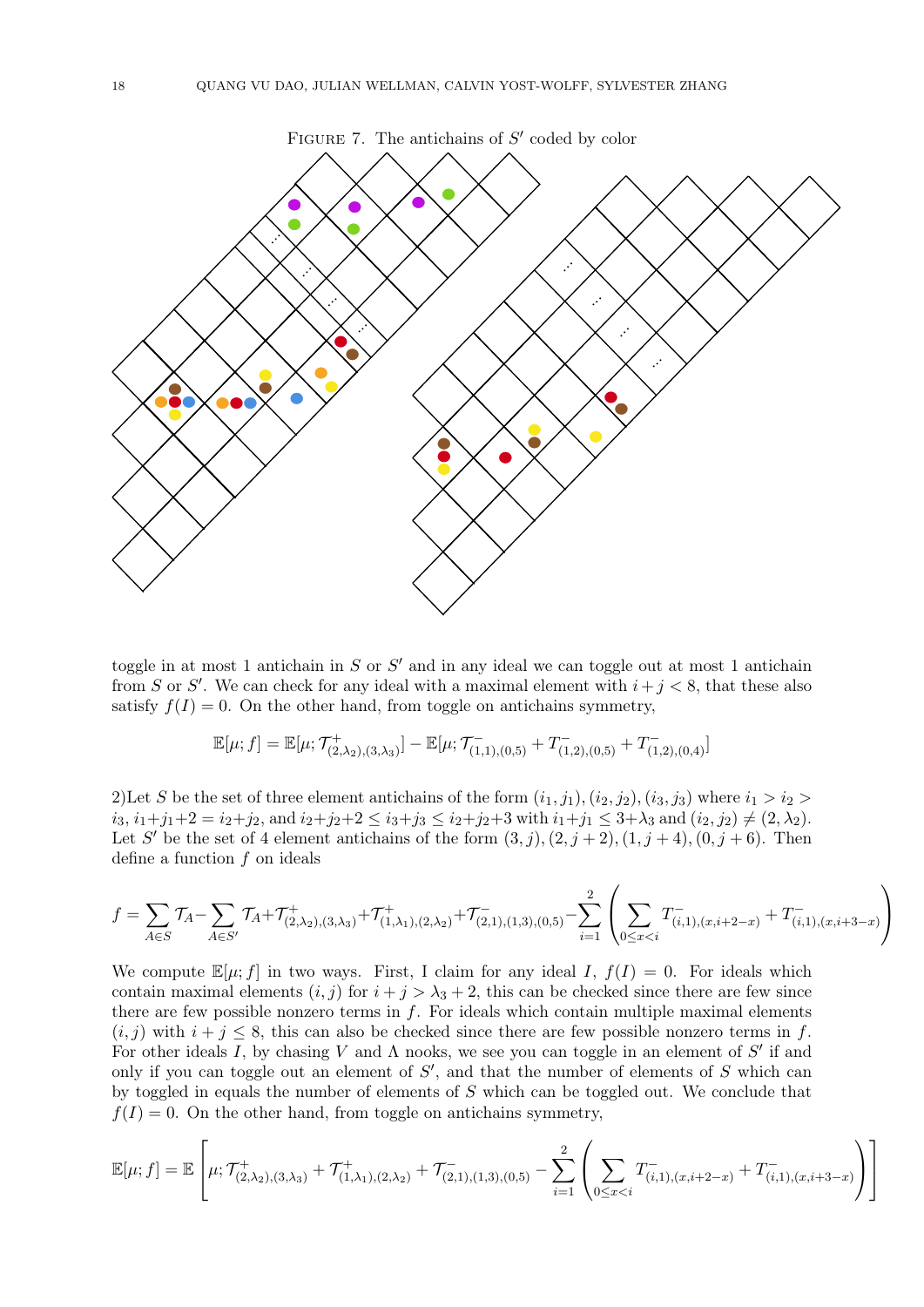3) By proposition [4.10,](#page-14-0) lemma [4.12](#page-15-0) and adding our calculations in (1) and (2), showing

$$
\mathcal{T}_{(1,1),(0,5)}^{-} + T_{(1,2),(0,5)}^{-} + T_{(1,2),(0,4)}^{-} + \sum_{i=1}^{2} \left( \sum_{0 \le x < i} T_{(i,1),(x,i+2-x)}^{-} + T_{(i,1),(x,i+3-x)}^{-} \right)
$$

$$
- \mathcal{T}_{(2,1),(1,3),(0,5)}^{-} + \sum_{i=1}^{a-1} \sum_{j < i} \mathbb{E}[\mu; T_{(j,i-j+1),(i,0)}^{-}] = \sum_{k \ge 2} \sum_{\substack{|A| = k \\ A \in \{(i,j)|i+j \le a+1\}}} (-1)^{k} \mathcal{T}_{A}^{-}
$$

will imply our theorem for  $T_{4,n}$ . This can be checked for any ideal by restricting the ideal to  $T_{4,n} \cap \{(i,j)|i+j \leq 8\}$  and checking all ideals in this shape.

Conjecture 4.13 ( $[Hop19, Conjecture 4.30]$  $[Hop19, Conjecture 4.30]$ ). There is a size-preserving bijection  $\varphi$  between the rowmotion orbits of  $PP^{\ell}(R_{a,b})$  and  $PP^{\ell}(T_{a,a+b})$ . Moreover, for all rowmotion orbits  $\mathcal O$  for  $PP^{\ell}(R_{a,b}),$  we have:

$$
\sum_{T \in \mathcal{O}} \text{ddeg}\, T = \sum_{T \in \varphi(\mathcal{O})} \text{ddeg}\, T.
$$

Theorem [2.7](#page-2-0) gives a candidate for the bijection  $\varphi$  for the case  $\ell = 1$ . Together with homomesy of rowmotion orbits of the trapezoid, this approach would be enough to prove the conjecture for the case  $\ell = 1$ .

# 5. Acknowledgements

This research was carried out as part of the 2019 REU program at the School of Mathematics of the University of Minnesota, Twin Cities. The authors are grateful for the support of NSF RTG grant DMS-1148634 for the REU program. The authors would like to thank Sam Hopkins, Andy Hardt and Vic Reiner for their mentorship and guidance.

### **REFERENCES**

- <span id="page-18-4"></span>[BS16] Anders Skovsted Buch and Matthew J Samuel. K-theory of minuscule varieties. Journal für die reine und angewandte Mathematik (Crelles Journal), 2016(719):133–171, 2016.
- <span id="page-18-6"></span>[CFDF95] P. J. Cameron and D. G. Fon-Der-Flaass. Orbits of antichains revisited. European Journal of Combinatorics, 16:545—-554, 1995.
- [CFLM18] Julien Courtiel, Eric Fusy, Mathias Lepoutre, and Marni Mishna. Bijections for Weyl chamber walks ending on an axis, using arc diagrams and Schnyder woods. European Journal of Combinatorics, 69:126–142, 2018.
- <span id="page-18-8"></span>[CHHM17] Melody Chan, Shahrzad Haddadan, Sam Hopkins, and Luca Moci. The expected jaggedness of order ideals. In Forum of Mathematics, Sigma, volume 5. Cambridge University Press, 2017.
- <span id="page-18-3"></span>[DPS17] Kevin Dilks, Oliver Pechenik, and Jessica Striker. Resonance in orbits of plane partitions and increasing tableaux. Journal of Combinatorial Theory, Series A, 148:244–274, 2017.
- <span id="page-18-5"></span>[DSV19] Kevin Dilks, Jessica Striker, and Corey Vorland. Rowmotion and increasing labeling promotion. Journal of Combinatorial Theory, Series A, 164:72–108, 2019.
- [Eli15] Sergi Elizalde. Bijections for pairs of non-crossing lattice paths and walks in the plane. European Journal of Combinatorics, 49:25–41, 2015.
- [EP14] David Einstein and James Propp. Piecewise-linear and birational toggling. arXiv preprint arXiv:1404.3455, 2014.
- [GMP<sup>+</sup>16] Christian Gaetz, Michelle Mastrianni, Rebecca Patrias, Hailee Peck, Colleen Robichaux, David Schwein, and Ka Yu Tam. K-knuth equivalence for increasing tableaux. The Electronic Journal of Combinatorics, 23(1):P1–40, 2016.
- <span id="page-18-7"></span>[Hop17] Sam Hopkins. The CDE property for minuscule lattices. Journal of Combinatorial Theory, Series A, 152:45–103, 2017.
- <span id="page-18-0"></span>[Hop19] Sam Hopkins. Minuscule doppelgängers, the coincidental down-degree expectations property, and rowmotion. arXiv preprint arXiv:1902.07301, 2019.
- <span id="page-18-2"></span>[HPPW18] Zachary Hamaker, Rebecca Patrias, Oliver Pechenik, and Nathan Williams. Doppelgängers: Bijections of Plane Partitions. International Mathematics Research Notices, 03 2018.
- <span id="page-18-1"></span>[PR15] James Propp and Tom Roby. Homomesy in products of two chains. The Electronic Journal of Combinatorics, 22(3):3–4, 2015.